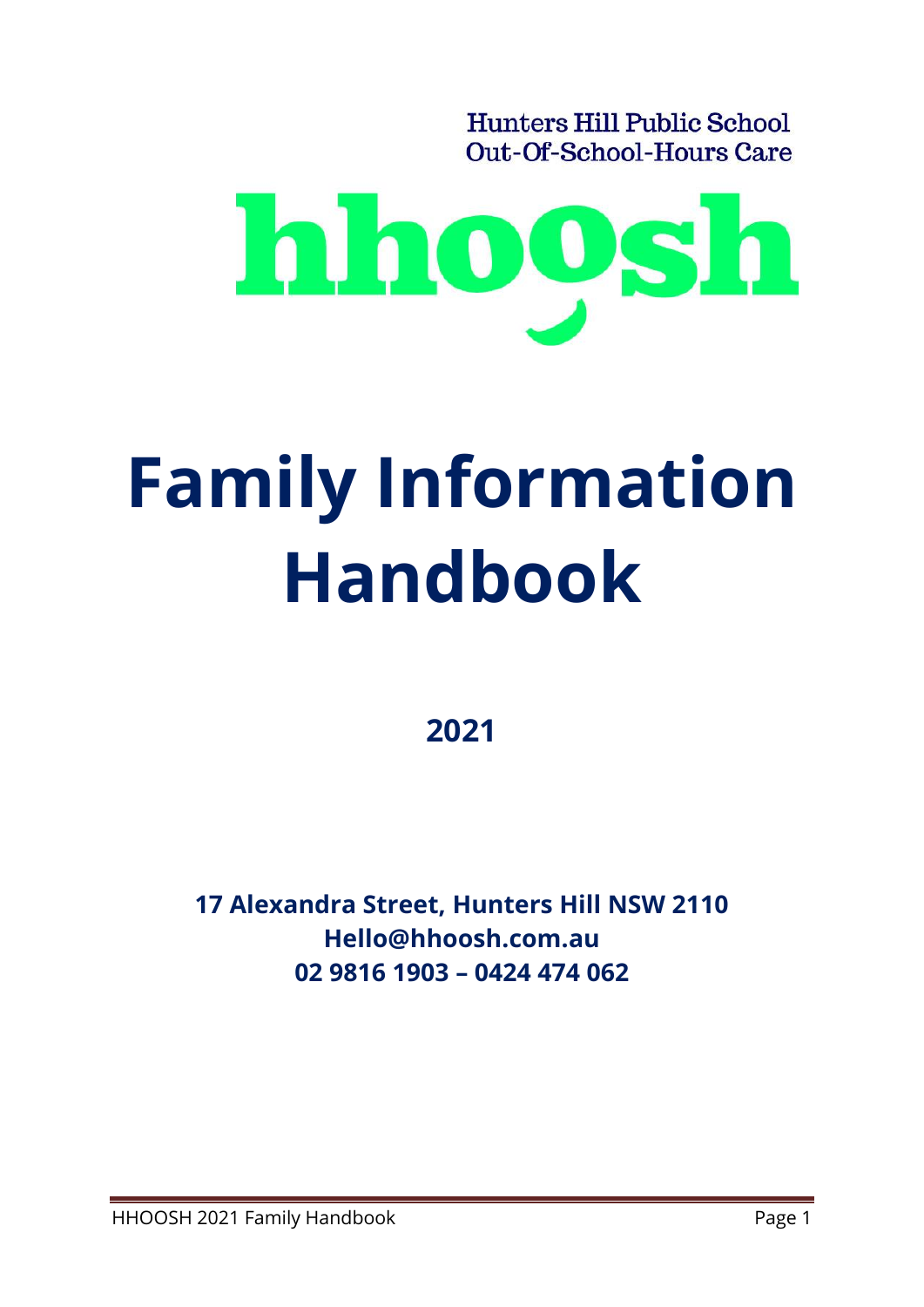#### **HHOOSH FAMILY INFORMATION HANDBOOK**

#### **CONTENTS**

**HHOOSH Program HHOOSH: Objective, Background Information & Philosophy National Quality Framework (NQF)**

#### **1. Administrative Aspects Page 9** 1.1 Policies & Procedures Manual 1.2 Hours of Operation 1.3 Enrolment 1.4 Fees 1.5 Delivery & Collection of Children 1.6 Child Protection 1.7 Custody & Guardianship 1.8 Grievance Procedures 1.9 Privacy & Confidentiality 1.10 Centre Staffing **2 Centre Programming** Page 20 2.1 Program Content 2.2 Gender Equity 2.3 Diversity & Anti-Bias 2.4 Toys & Games 2.5 Homework 2.6 Excursions 2.7 Videos & Films **3 Health & Safety** Page 20 3.1 Providing a Child Safe Environment 3.2 Food & Nutrition 3.3 Hygiene 3.4 Sun Protection 3.5 Emergencies & Evacuation 3.6 Management of Basic First Aid 3.7 Illness and Infectious Diseases 3.8 Immunisation 3.9 Allergies 3.10 Medication 3.11 Dealing with Medical Conditions 3.12 Asthma 3.13 Behaviour Guidance **4 Parent Involvement & Management Committee** Page 31

#### **Appendix A: Emergency Evacuation Procedures**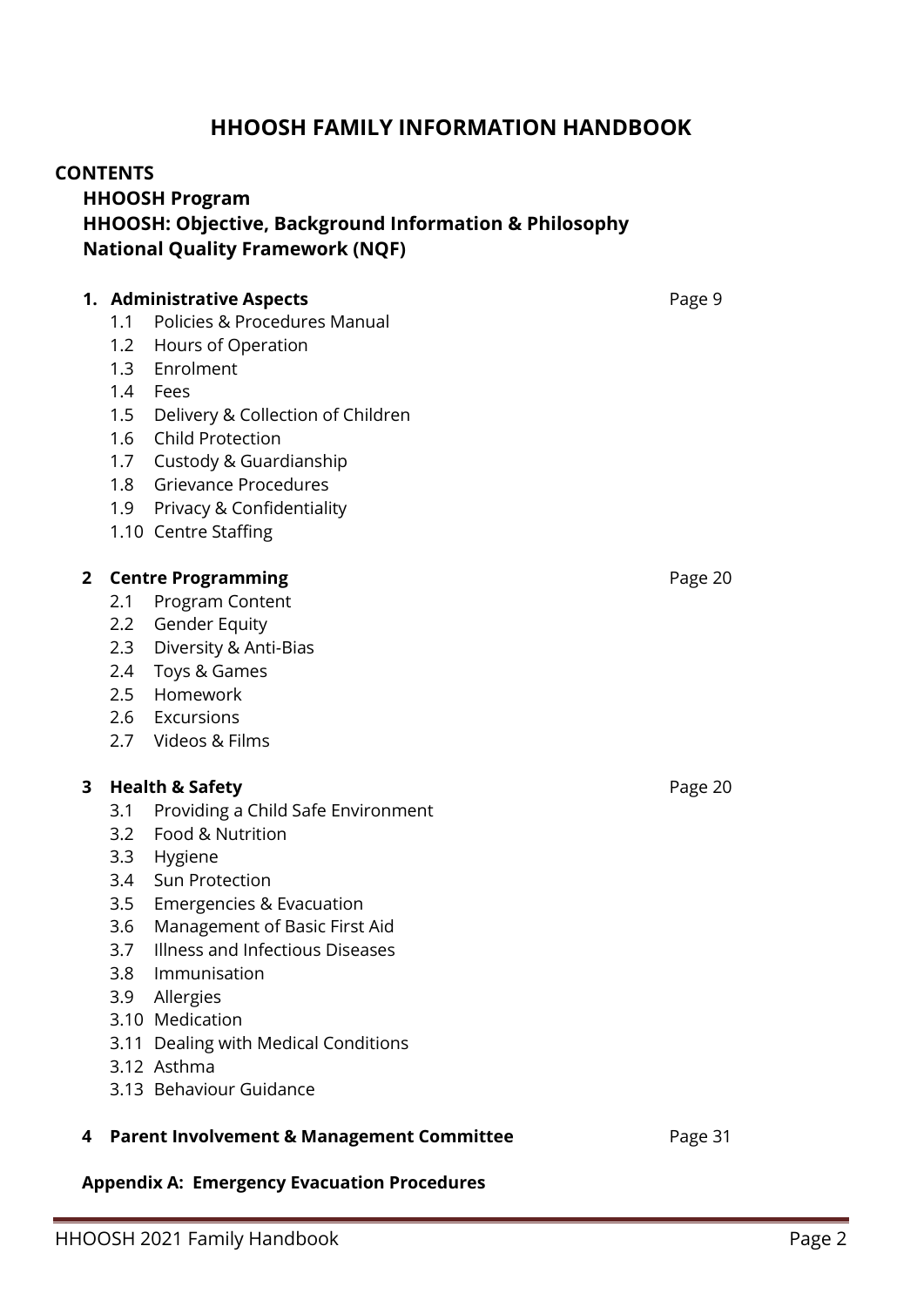# **Important Notice**

This Family Information Handbook and associated Policies and Procedures have been reviewed to comply with the National Quality Framework, including the:

Children (Education and Care Services National Law Application) Act 2010; Education and Care Services National Regulations 2011; and National Quality Standards and associated documents.

The Family Information Handbook and the Policies & Procedures are working documents and not all policies have been implemented at the date of this document. As part of the National Quality Framework, a Quality Improvement Plan has been initiated to ensure that certain aspects of the Policies and Procedures are improved to ensure compliance with the National Quality Standards. The Family Information Handbook and the Policies and Procedures will continue to be updated as required. Please contact the Centre Director with any questions or comments.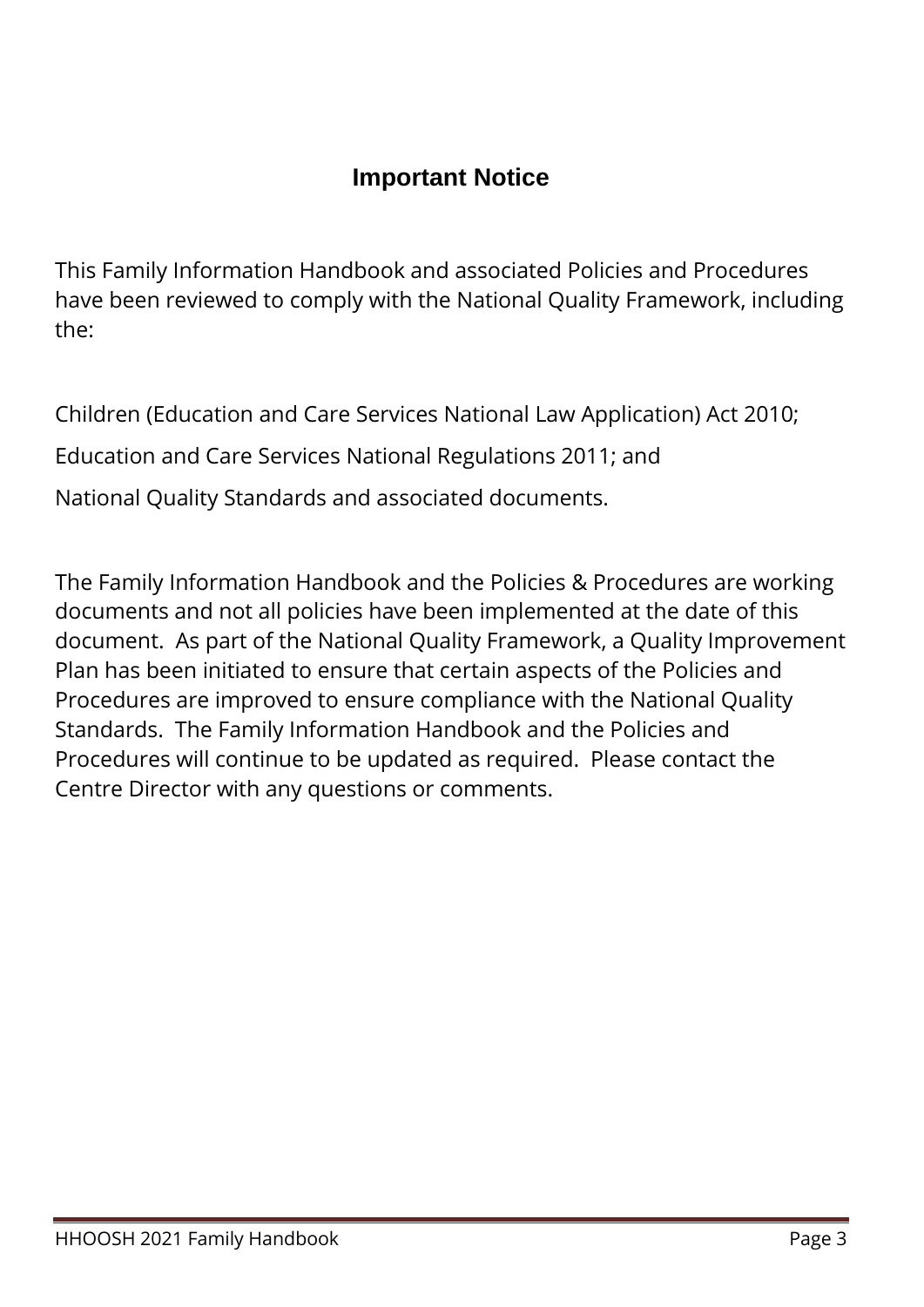| <b>BASE PROGRAM &amp; ROUTINE - BEFORE SCHOOL CARE</b> |                                                                                                                                                                                                                                                                                                                                                                                                                                                                                                               |                                                                                                                                                                                                                                                         |  |  |
|--------------------------------------------------------|---------------------------------------------------------------------------------------------------------------------------------------------------------------------------------------------------------------------------------------------------------------------------------------------------------------------------------------------------------------------------------------------------------------------------------------------------------------------------------------------------------------|---------------------------------------------------------------------------------------------------------------------------------------------------------------------------------------------------------------------------------------------------------|--|--|
| <b>TIME</b>                                            | <b>INDOORS</b>                                                                                                                                                                                                                                                                                                                                                                                                                                                                                                | <b>OUTDOORS</b>                                                                                                                                                                                                                                         |  |  |
| 7.15am                                                 | <b>Centre Opens</b>                                                                                                                                                                                                                                                                                                                                                                                                                                                                                           |                                                                                                                                                                                                                                                         |  |  |
| 7.15-8.30am                                            | <b>Programming:</b><br>Colouring-in, drawing<br>Craft activities (play dough, sculpting, hama beading, knitting,<br>painting etc.)<br>Dramatic play areas<br>Construction activates (Lego, Duplo, blocks, manipulative<br>games, puzzles etc.)<br>Cognitive games (cards, chess, building, battleship, jenga etc.).<br>Homework area.<br>Reading, rest & relaxation area.<br>Music & Singing<br>TV: Not permitted at Before School Care                                                                       | Outdoor group<br>games<br>implemented on<br>suitable days.                                                                                                                                                                                              |  |  |
| 7:15-8:15am                                            | <b>Breakfast</b> served to children.                                                                                                                                                                                                                                                                                                                                                                                                                                                                          |                                                                                                                                                                                                                                                         |  |  |
| 8.30am                                                 | Pack-up/clean-up of centre                                                                                                                                                                                                                                                                                                                                                                                                                                                                                    |                                                                                                                                                                                                                                                         |  |  |
|                                                        | Years 1 - 6 taken to school supervised area.                                                                                                                                                                                                                                                                                                                                                                                                                                                                  |                                                                                                                                                                                                                                                         |  |  |
| 8:40am                                                 | Kindergarten children taken to classroom                                                                                                                                                                                                                                                                                                                                                                                                                                                                      |                                                                                                                                                                                                                                                         |  |  |
| 8:45am                                                 | Centre closure                                                                                                                                                                                                                                                                                                                                                                                                                                                                                                |                                                                                                                                                                                                                                                         |  |  |
|                                                        | <b>BASE PROGRAM &amp; ROUTINE - AFTER SCHOOL CARE</b>                                                                                                                                                                                                                                                                                                                                                                                                                                                         |                                                                                                                                                                                                                                                         |  |  |
| <b>TIME</b>                                            | <b>INDOORS</b>                                                                                                                                                                                                                                                                                                                                                                                                                                                                                                | <b>OUTDOORS</b>                                                                                                                                                                                                                                         |  |  |
| 2:50pm                                                 | Kindergarten children picked up from their classes & brought                                                                                                                                                                                                                                                                                                                                                                                                                                                  |                                                                                                                                                                                                                                                         |  |  |
|                                                        | to centre (term 1 only)                                                                                                                                                                                                                                                                                                                                                                                                                                                                                       |                                                                                                                                                                                                                                                         |  |  |
| $3:00 -$                                               | Children arrival & sign in.                                                                                                                                                                                                                                                                                                                                                                                                                                                                                   |                                                                                                                                                                                                                                                         |  |  |
| 3:15pm                                                 |                                                                                                                                                                                                                                                                                                                                                                                                                                                                                                               |                                                                                                                                                                                                                                                         |  |  |
| 3.00-3.30pm                                            | Afternoon tea (Fruit & Vegies & Main Meal)                                                                                                                                                                                                                                                                                                                                                                                                                                                                    | Served outdoors                                                                                                                                                                                                                                         |  |  |
| 3.00-5.30pm                                            | Programming:<br>Colouring-in, drawing<br>Craft activities (play dough sculpting, hama beading,<br>knitting, painting, clay making, jewellery making, etc.)<br>Dramatic play areas<br>Construction activities (Lego, Duplo, blocks, manipulative<br>games, puzzles etc.)<br>Cognitive games (cards, chess, building, battleship, jenga<br>etc.)<br>Colouring in, drawing activities.<br>Homework club.<br>Reading, rest & relaxation area.<br>Music & Singing<br>TV/Movie/Elect. Games (implemented sparingly) | <b>Sport, Games &amp;</b><br><b>Outdoor Play</b><br>Free Play<br>Cricket<br>Tennis<br>Table Tennis<br>Basketball<br>Soccer<br><b>Touch Rugby</b><br><b>Group Games</b><br>Play Ground<br>Skipping<br>Sand Pit<br>Hoola Hoops<br>Community<br>Excursions |  |  |
| 5.00-5.45pm                                            | Gradual pack-up/ clean-up of centre<br>Late snack served                                                                                                                                                                                                                                                                                                                                                                                                                                                      | Pack away of<br>equipment                                                                                                                                                                                                                               |  |  |
| 5:00 - 5:15pm                                          | Late snack - Headcount/attendance roll call and                                                                                                                                                                                                                                                                                                                                                                                                                                                               |                                                                                                                                                                                                                                                         |  |  |
|                                                        | handwashing                                                                                                                                                                                                                                                                                                                                                                                                                                                                                                   |                                                                                                                                                                                                                                                         |  |  |
| 6:00pm                                                 | Centre closure                                                                                                                                                                                                                                                                                                                                                                                                                                                                                                |                                                                                                                                                                                                                                                         |  |  |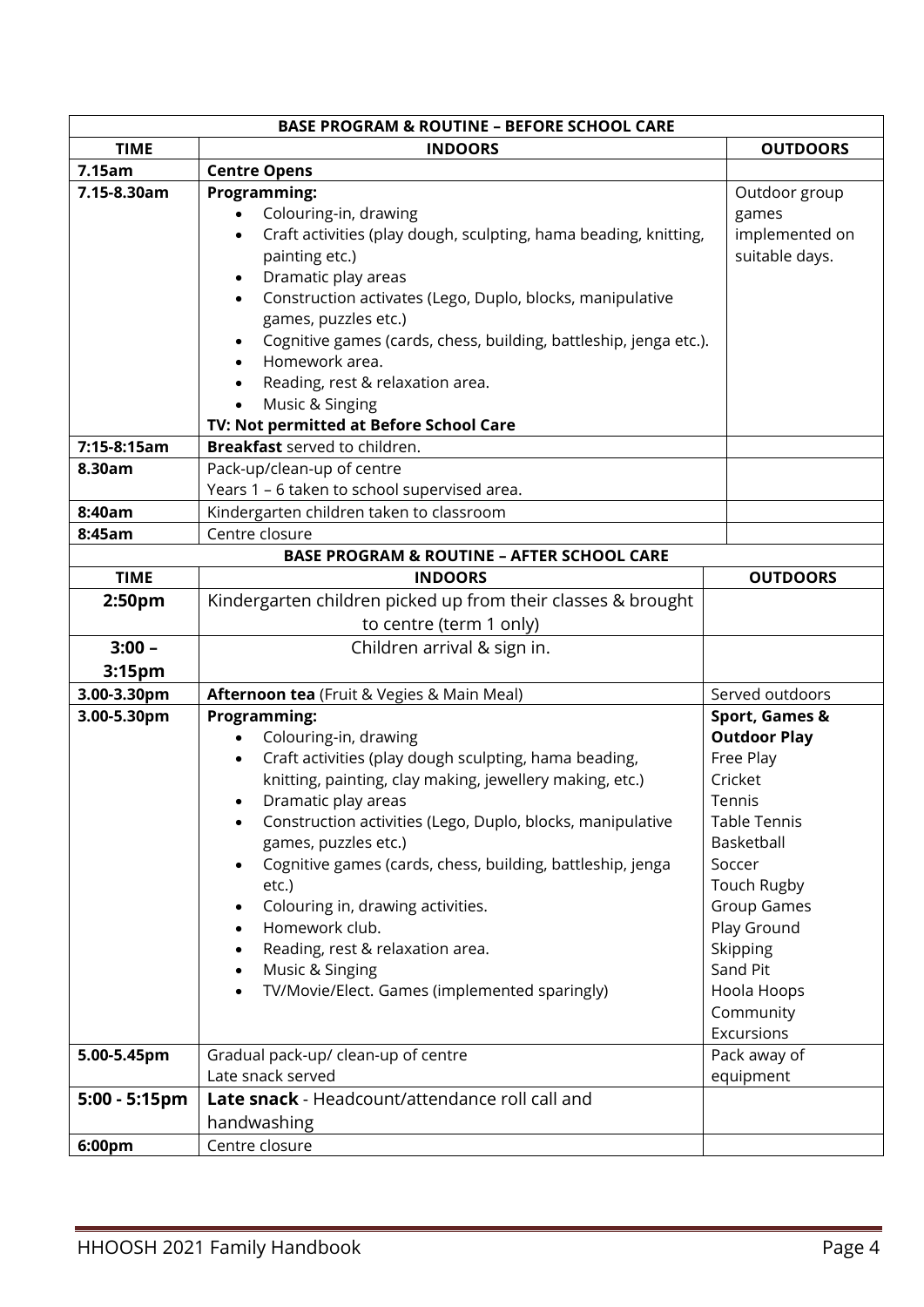### **OBJECTIVES & BACKGROUND INFORMATION**

HHOOSH Care is managed by a sub-committee of Hunters Hill Public School P&C and consists of a President, Secretary, and Treasurer. The committee are available to discuss issues relating to the management of the service upon request of families, the Director, Natasha Tringas can give details upon this request.

Our service operates Before & After School Care during NSW school terms and a vacation care program during NSW school holidays. It is designed to provide high quality care for children, aged 5-12 years, from Hunters Hill Public School whose parents work, have study commitments or for other reasons require care for their children outside of school hours. We are located on the ground floor of the Eulbertie Building. Children can attend on a permanent or casual basis. Our program is based on a range of structured and non-structured activities and is child centred.

We aim to provide a relaxed environment where all children feel safe and well cared for and which encourages cooperation and positive interactions.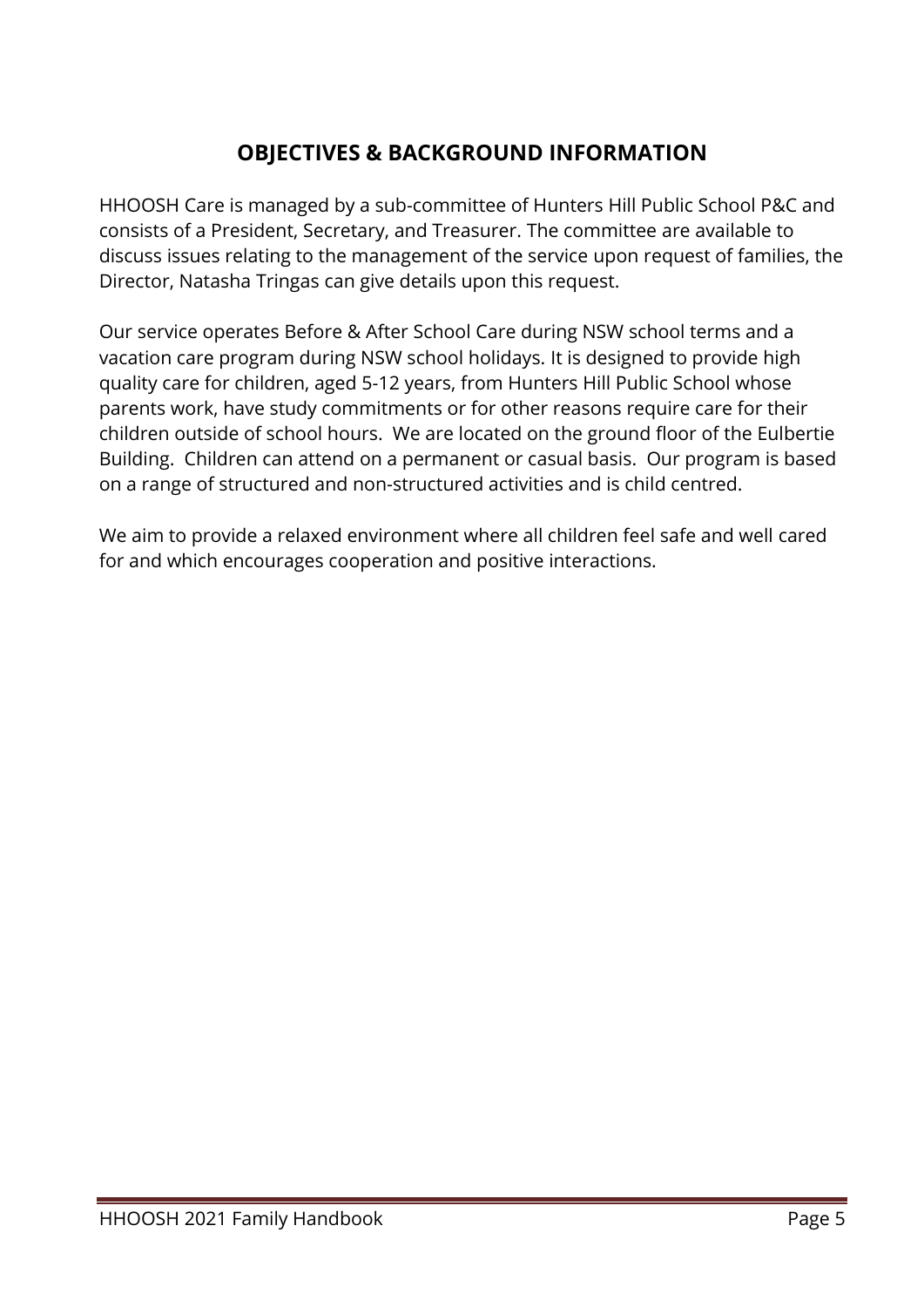#### **PHILOSOPHY**

#### **Statement**

At HHOOSH we believe that children in their early to middle childhood are in a unique phase of their development. We are committed to ensuring that the children who attend our service are recipients of outstanding care, educational experiences and wellbeing support. This is achieved through management and educators providing a safe, happy, stimulating, fun and welcoming home-like environment where children's learning and care needs are not only met but exceeded. HHOOSH believes in implementing best practice in all areas of the service and strives to achieve this through the evaluation of our practices and our commitment to continuous improvement. Our philosophy underpins the running of our service and guides our everyday practice as we strive to meet the needs of the children, their families and the wider community.

#### **In respect of:**

#### **The Child**

We believe in providing a nurturing and home-like environment where children feel safe, respected, happy, confident and familiar. We believe that it is important to foster self-esteem, trust and respect amongst the children. We facilitate an environment of inclusion where children support each other, work collaboratively and develop a sense of belonging within the service.

#### **The Program**

We strive to offer a program that facilitates a stimulating and rich learning environment. We believe the key to this is developing a program that is based on the children's developmental needs, varying interests and individual abilities using both structured and unstructured play and learning experiences. We provide a range of resources for children to resource their own learning, giving them control and choice in their engagement with the program. We believe in implementing an ongoing cycle of programming, planning and evaluation to ensure that we are responding to the children's emerging interests and abilities.

#### **The Staff**

We believe in our staff building relationships with children and fostering an environment of openness and collaboration between staff and children. We believe that staff should take the children's lead in their engagement with them whilst responding to the children's needs through effective communication, encouragement,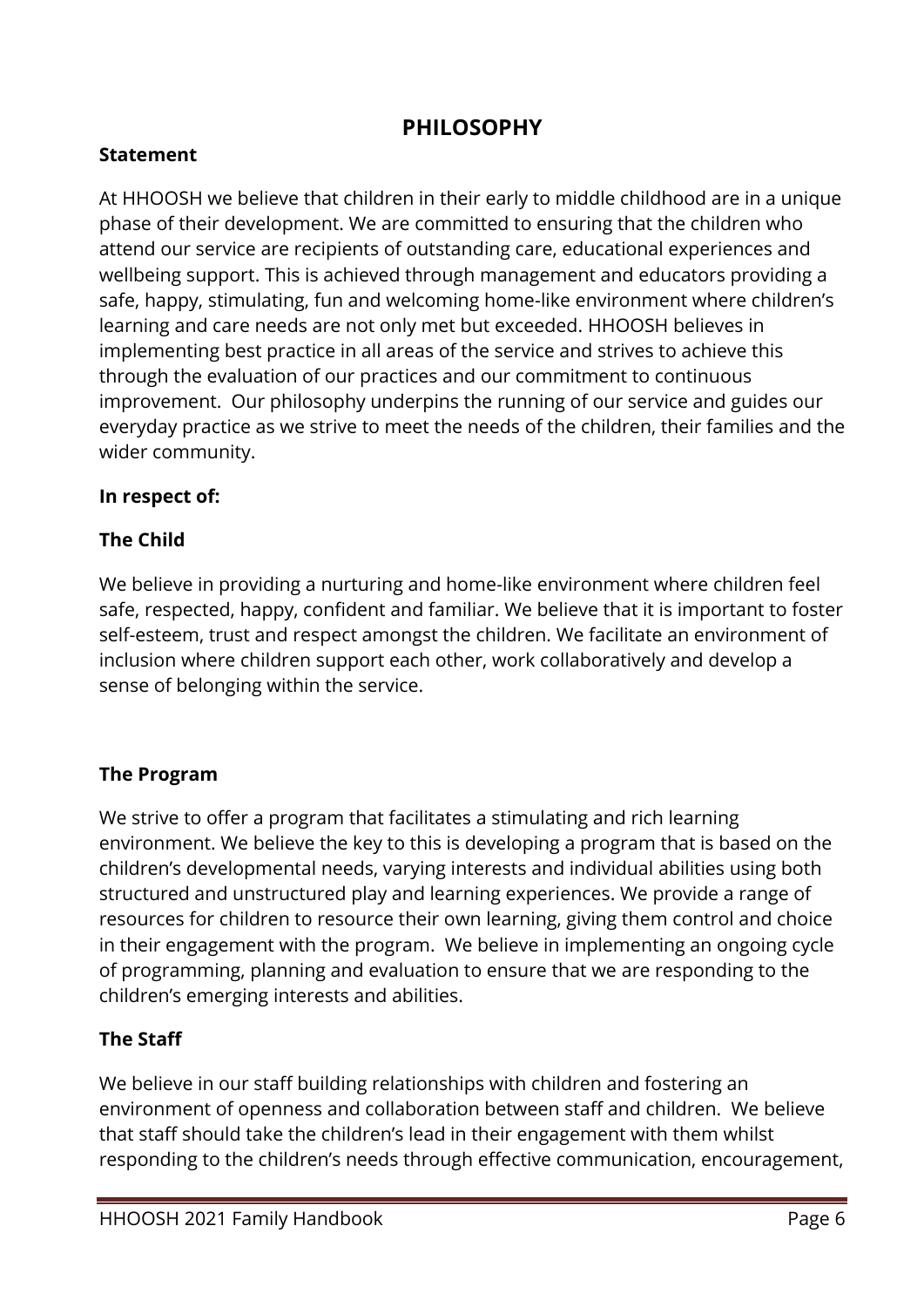role modelling and support. We believe in facilitating the continuous improvement of our staff to ensure they are equipped with the necessary skills, knowledge and experience to be able to respond to the children's needs.

#### **The Family**

We believe in developing partnerships with families to ensure the service and its program compliments the home environment of the child. Through open communication we aim to utilise the wealth of knowledge families have in relation to their children and use this information to inform our program.

#### **The Community**

We believe in working closely with Hunters Hill Public School to ensure that the children develop a sense of connectedness between the service and the school. We also strive to reflect the school values in our service to aid this sense of community. Furthermore we believe in developing links with the local and wider community to create a wider sense of community within in the service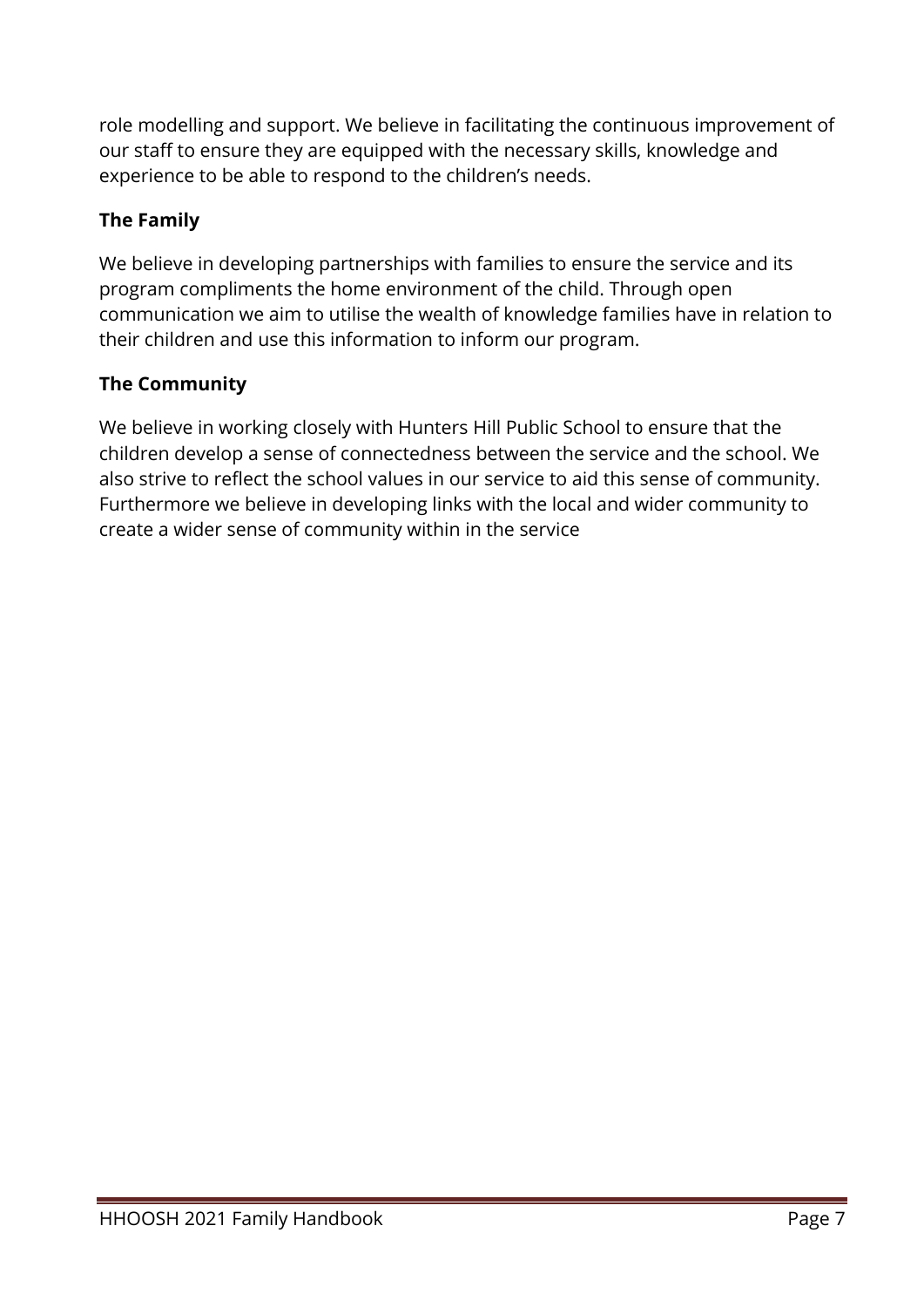## **NATIONAL QUALITY FRAMEWORK**

HHOOSH complies with the National Quality Framework (NQF) for Early Childhood Education and Care. The NQF is a regulatory framework for the Education and Care industry, including out of school hours care. The NQF includes a national legislative framework, a National Quality Standard, a quality rating and assessment process and a national body to provide oversight of the system – the Australian Children's Education and Care Quality Authority (ACECQA).

Out of School Hours Care is regulated by the NSW Department of Education & Communities. Our service is yet to be assessed however we expect to be subject to this ratings and assessment process in 2015. The service will be rated against the following 7 areas of the National Quality Standards:

- 1. Educational program and practice.
- 2. Children's health and safety.
- 3. Physical environment.
- 4. Staffing arrangements.
- 5. Relationships with children.
- 6. Collaborative partnerships with families and communities.
- 7. Leadership and services management.

As part of the NQF, a Quality Improvement Plan has been developed to ensure that certain aspects of the service's operations are improved to comply with the national quality standards. Please contact the service Director with any questions or comments.

Additional information can be found on the following websites:

- **ACECQA**: <http://acecqa.gov.au/home/>
- **NSW Department of Education**: <http://www.dec.nsw.gov.au/home>
- **Australian Department of Education:** [http://deewr.gov.au/my-time-our-place](http://deewr.gov.au/my-time-our-place-framework-school-age-care-australia)[framework-school-age-care-australia](http://deewr.gov.au/my-time-our-place-framework-school-age-care-australia)
- **Network of Community Activities**: [www.networkofcommunityactivities.org.au](http://www.networkofcommunityactivities.org.au/)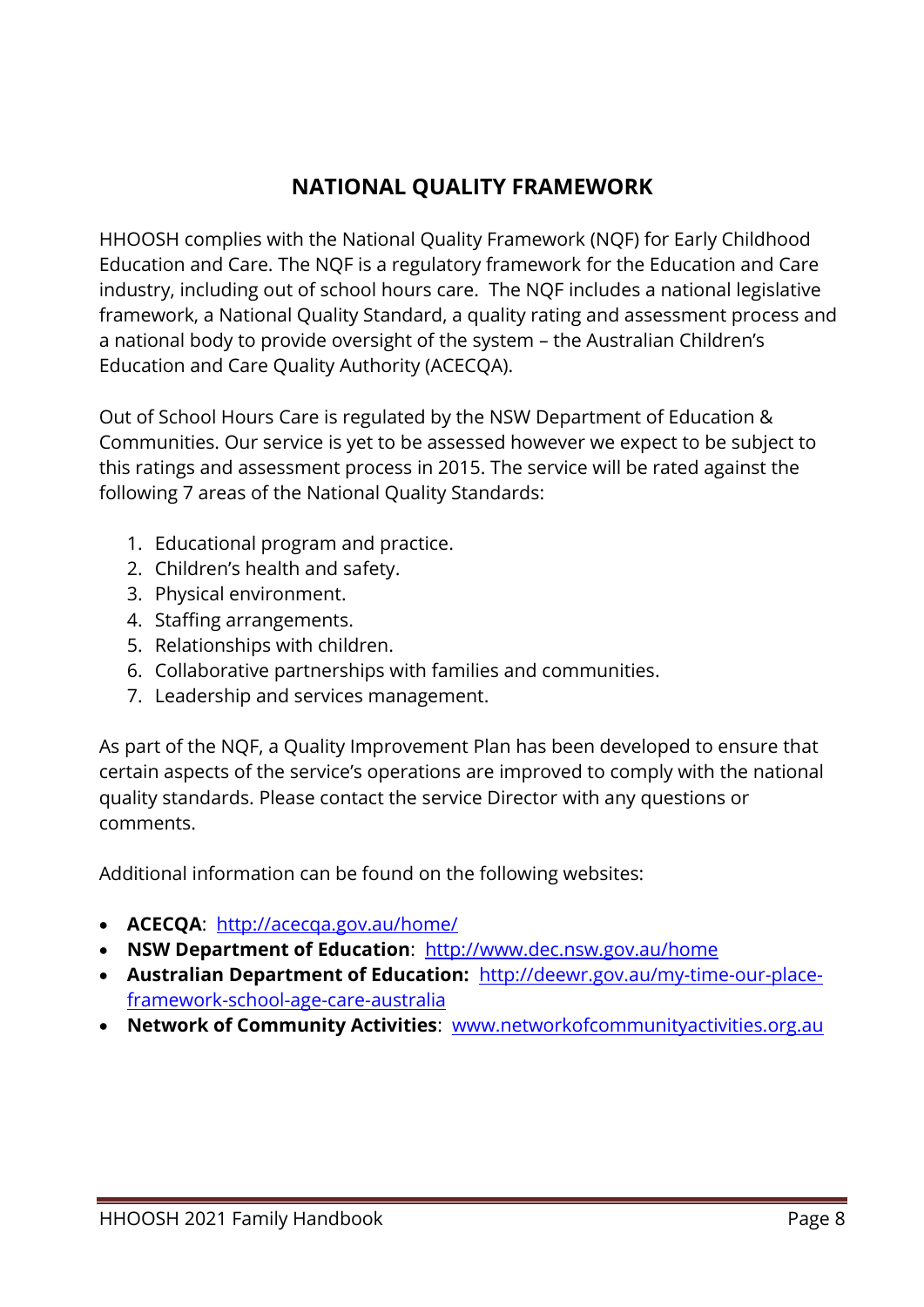# **1. ADMINISTRATIVE ASPECTS**

#### **1.1 POLICIES AND PROCEDURES MANUAL**

There is a folder kept at the service's office outlining all policies and procedures regarding service operations. The manual includes policies regarding: administration and management, facilities and equipment, staff policies, children's health and safety, and programming.

The Policies and Procedures Manual will be going through the review process in mid 2021 with families having the opportunity to provide feedback. The service's policies have been developed to comply with the National Quality Framework, including the Children's (Education and Care Services National Law Application) Act 2010, Education and Care Services National Regulations 2011 and National Quality Standards and associated documents. The Policies and Procedures manual is available to families at any time. Please ask the Service Director for more information.

#### **1.2 HOURS OF OPERATION**

| <b>Before School Care</b> 7:15am to 8:45am |                            | <b>Breakfast provided</b> |
|--------------------------------------------|----------------------------|---------------------------|
| <b>After School Care</b>                   | $3:00 \text{pm}$ to 6:00pm | Afternoon tea provided    |
| <b>Vacation Care</b>                       | 8:00am to 6:00pm           |                           |

#### **1.3 ENROLMENT**

HHOOSH accepts enrolments for primary school age children enrolled at Hunters Hill Public School. During vacation care we accept children enrolled in other primary schools.

#### **1.3.1 Priority of Access / Waiting List**

Access and eligibility is subject to the Priority of Access Guidelines set down by the Department of Education, Employment and Workplace Relations (DEEWR)

- Priority 1 a child at risk of serious abuse or neglect
- Priority 2 a child of a single parent who satisfies, or of parents who both satisfy, the work, training, study test under section 14 of the *A New Tax System (Family Assistance) Act 1999*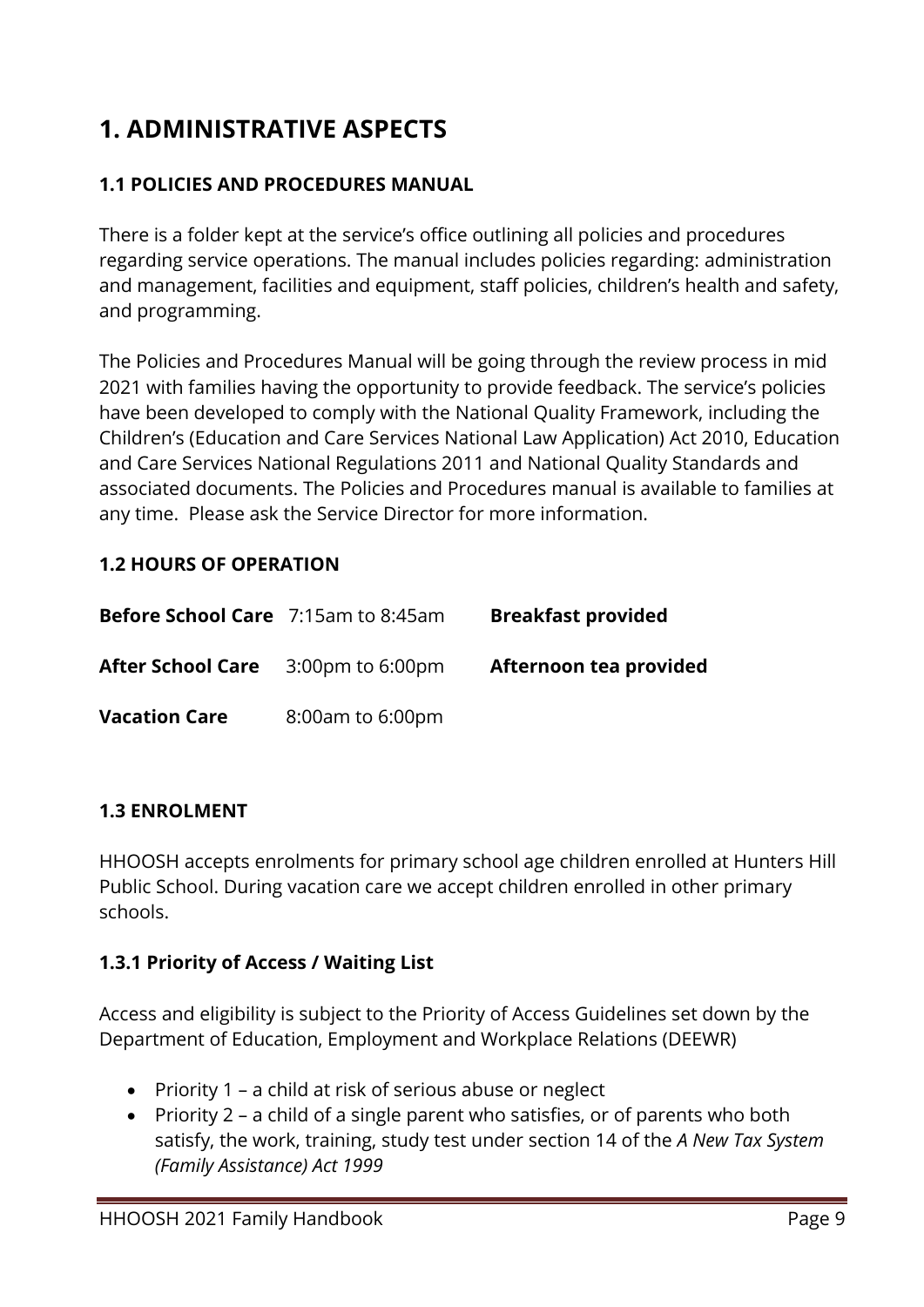• Priority 3 – any other child

Provision of places for children with additional needs will be made wherever possible, with a regular review period. Access to care will focus on the needs of the child and the service's ability to meet these needs.

Siblings of children already enrolled in the service will be given priority whenever possible.

Where demand for care exceeds the services number of approved places, families will be placed on the waiting list.

#### **1.3.2 Enrolment Form**

Enrolments will not be accepted from families without full completion of the enrolment form on the Qikkids database (my family lounge). Once completed a hard copy will be printed by the service for the family to sign, this will be kept on file.

#### **Attendance and enrollment record**

- Accurate attendance records will be kept, which:
	- $\checkmark$  Records the full name of each child attending the service
	- $\checkmark$  Records the date and time each child arrives and departs
	- $\checkmark$  Is signed on the child's arrival and departure by either:
		- The person who delivers or collects the child
		- The Nominated Supervisor or an educator (Regulation 158); and
- An enrollment record for each child will be kept at the service which includes all details outlined in Regulations 160, 161 and 162.

Enrolment will be completed through our Online Software provider Qikkids.

#### **1.3.3 Child's Attendance Once Enrolled**

The services responsibility for the child begins when placed in the staff's care by a parent or guardian, or when the child arrives from school for the afternoon session. If a child is to be absent on a day they are normally booked, the family must notify the service as soon as possible. The rules for Allowable Absences under CCMS will be followed in relation to all absences.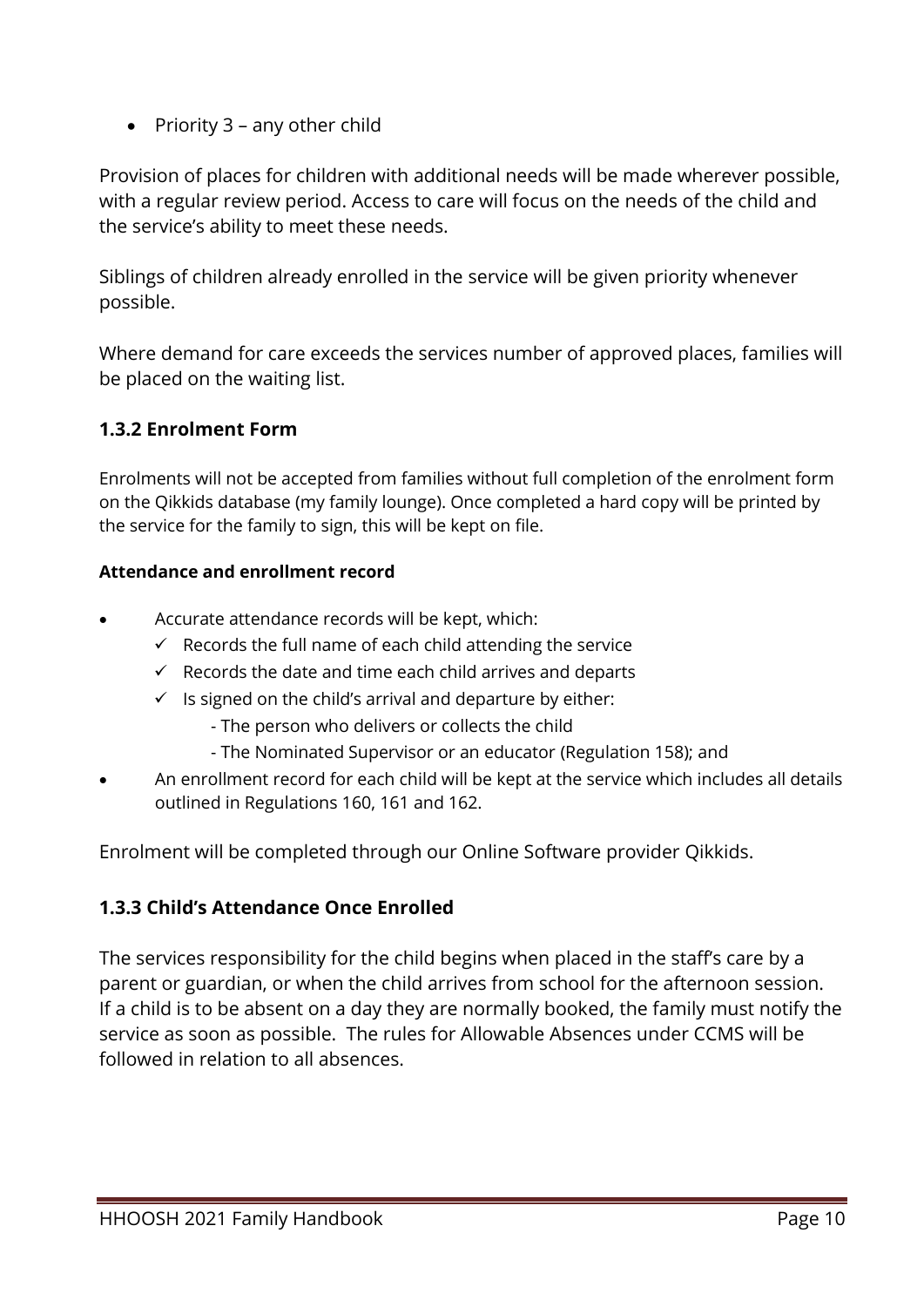#### **1.3.4 Cancellation of Enrolment**

Cancellation of an enrolment may be initiated in two different situations:

- A parent advises the service that no further care needs to be provided.
- The service identifies that care is no longer required or being provided.

The family must give two weeks' notice if they wish to cancel a child's enrolment. CCMS guidelines will be followed once an enrolment is cancelled.

#### **1.4 FEES**

Fees are set by the Director and Management Committee to meet the budget for each financial year. There will be ongoing monitoring of the budget and, should it be necessary to amend fees, families will be given a minimum of fourteen days notice of any fee increase.

#### **1.4.1 Annual Registration Fee**

HHOOSH does currently not charge an enrolment fee.

#### **1.4.2 Permanent and Casual Care Fees**

The fees payable for care at January 2019 (which are subject to change at the discretion of the Management Committee) are as follows:

|                           | <b>Permanent Rate</b> | <b>Casual Rate</b> |
|---------------------------|-----------------------|--------------------|
|                           | (per session)         | (per session)      |
| <b>Before School Care</b> | \$13.50               | \$15.50            |
| <b>After School Care</b>  | \$22.50               | \$24.50            |

#### **1.4.3 Payment of Fees**

Fees are to be paid on a fortnightly basis, via direct debit set up on enrolment. Enrolments will not be accepted without a completed direct debit form.

Fees are to be paid for the days the child is booked into the service, including times when the child is absent due to illness or any other reason.

A dated receipt will be provided in the payment statements. All records will be kept confidential and stored appropriately.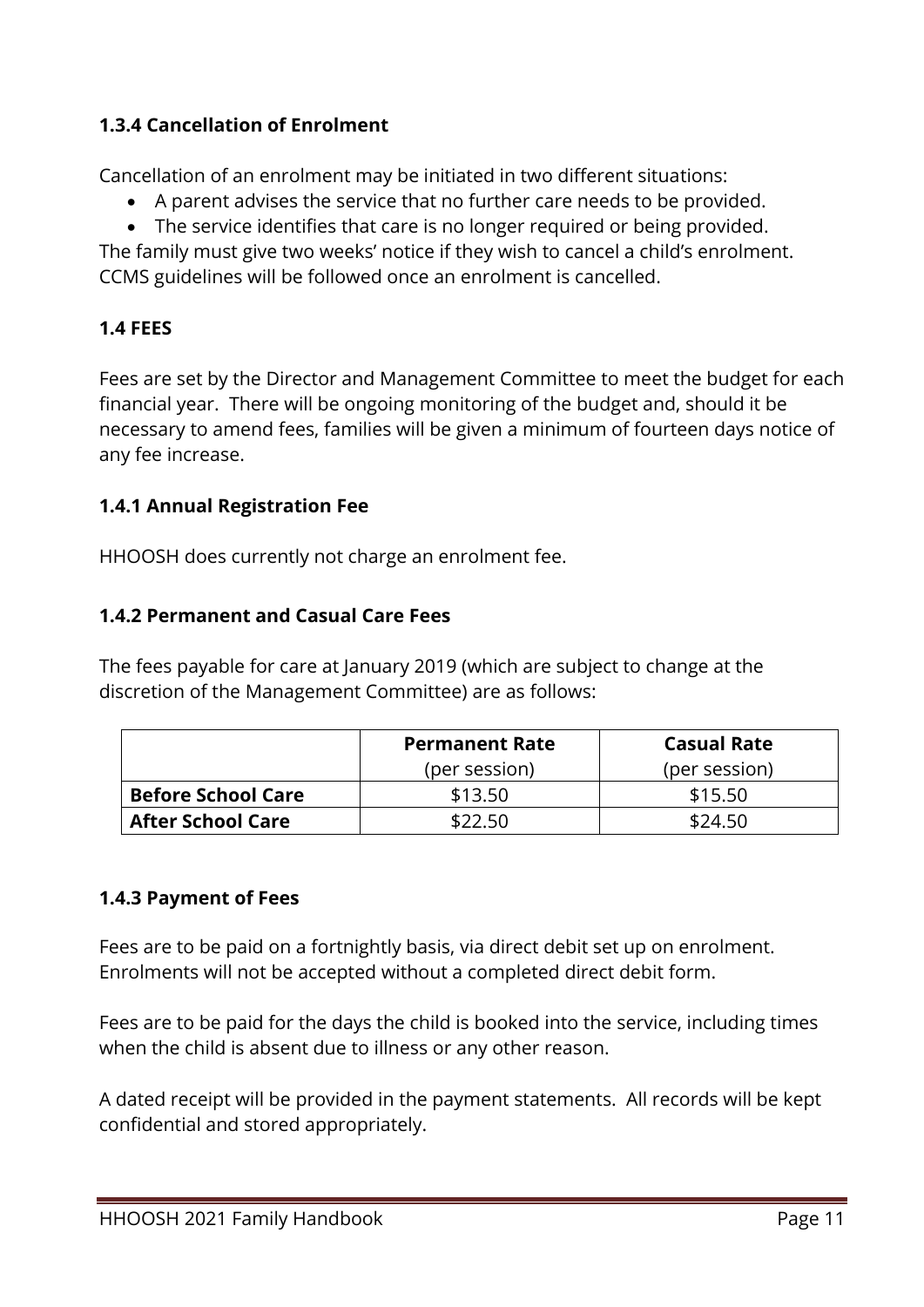Parents will be provided with fee statements via email Qikkids on a fortnightly basis. Parents may access details and information regarding their fees at any time upon written request.

#### **Methods of Payment:**

• Fees can be paid by:

• Direct Debit - from your bank account or credit card to the service's bank account. Details of the service's bank account are included in the Parent Handbook.

- Credit Card Transaction Fees: Visa/master card 1.87%
- The service does not accept any cash payments.

• Families will be given a minimum of fourteen days' notice of any changes to the way in which fees are collected (Regulation 172). The service does not accept any cheque or cash payments.

• Families will be given a minimum of fourteen days notice of any changes to the way in which fees are collected (Regulation 172).

#### **1.4.4 Child Care Subsidy**

Child Care Subsidy is the payment made by Government to assist families with the costs of child care. It is paid directly to the service and passed on to families as a fee reduction.

Families are required to make a co-contribution to their child care fees and pay the service the difference between the fee charged and the subsidy amount.

The service is not directly involved in the calculation of a family's entitlements this is a matter between the family and Centrelink.

The family is responsible for ensuring that Centrelink has processed their information and they have logged on through My Gov to confirm their enrolment at the service. Families should ensure they provide true and complete information to Centrelink for the purposes of claiming Child Care Subsidy. This is a legal requirement of families, and the provision of incorrect information may result in families incurring debts that need to be recovered at a later date by Centrelink and/or the service.

In the event of a dispute between Centrelink and the family or the failure of Centrelink to make a payment of subsidy to the family full fees are payable until such time as the subsidy is reinstated.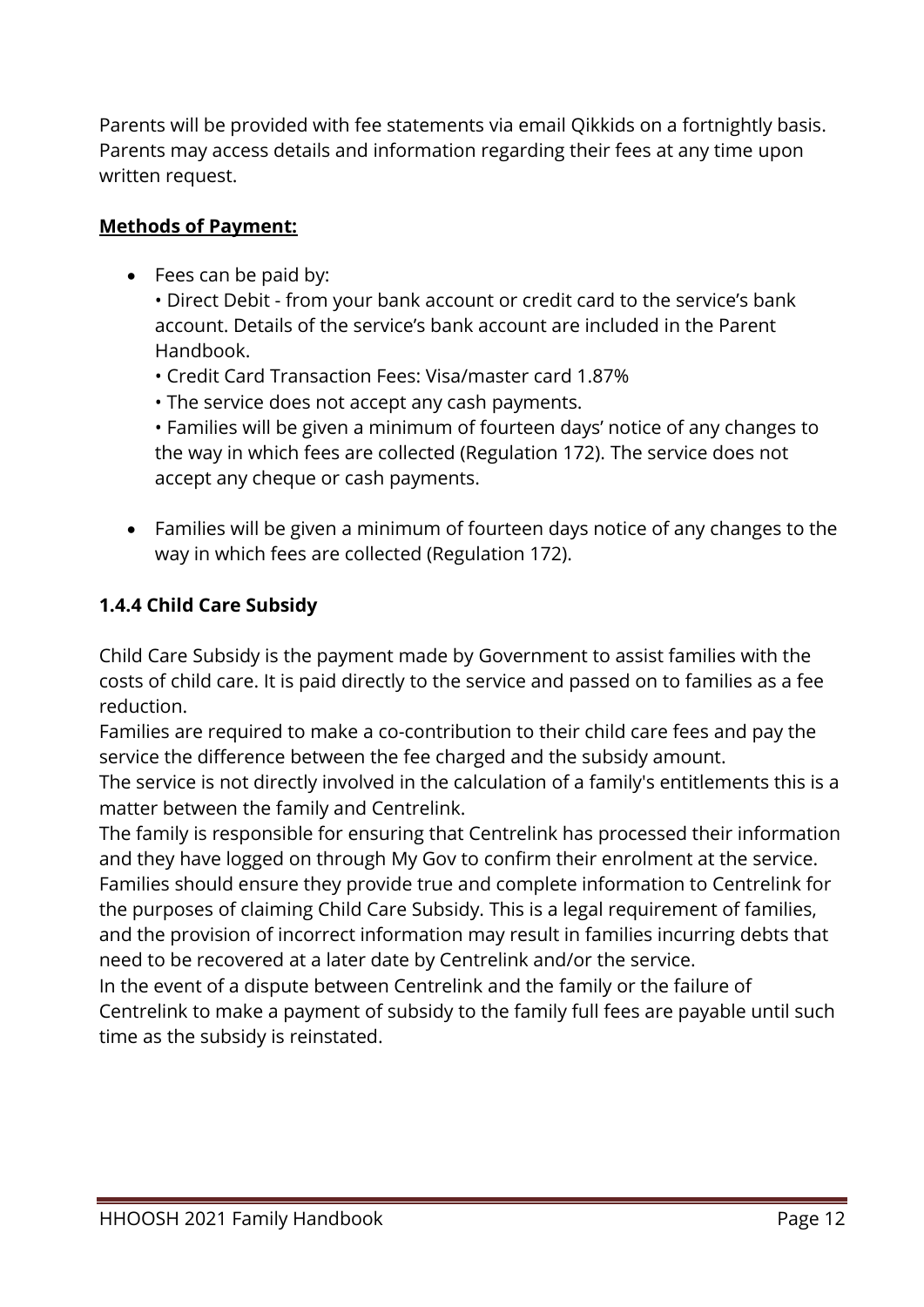#### **1.4.5 Bookings and Cancellations**

Each family is required to make bookings in advance for the care sessions required, either permanent or casual. Bookings will only be accepted when families have completed the services Enrolment Form in full.

Families wishing to cancel their child's permanent booking/s at the service are required to provide two weeks written notice (Cancellation of Booking form or email) to the service Director.

If parents/guardians wish to suspend enrolment for a period (either in respect of one or more days of care or in respect of the entire enrolment) then they will need to provide notice of cancellation of the enrolment as set out above. The relevant place will be offered to the next child as per the waiting list procedures. If the parent/guardian who cancelled the enrolment then wishes their child to return to care on the relevant day or days, this will be treated in the same way as a new enrolment/booking request.

#### **1.4.6 Absences**

Families must at all times notify the service when their child/ren are going to be absent from a booked session of care. This can be through the following methods: My Family Lounge Application, email, phone, phone text.

Fees are payable for any session that a child is booked into the service, including both when they are in attendance and when the child is absent for whatever reason, including but not limited to: sick days, family holidays, school excursions.

The service will provide families with information about absences and the **CCS** and will adhere to the Child Care Management System (CCMS) in relation to absence.

#### **1.4.7 Centre Closure**

No fee is charged while the service is closed over NSW school holiday periods unless Vacation care bookings have been made.

#### **1.4.8 Payment of Fees**

Families are encouraged to discuss any difficulties that they may have in paying fees with the service Director, who will discuss and may agree to alternative, appropriate arrangements for payment of fees. Families can also be advised of other avenues for financial support when required.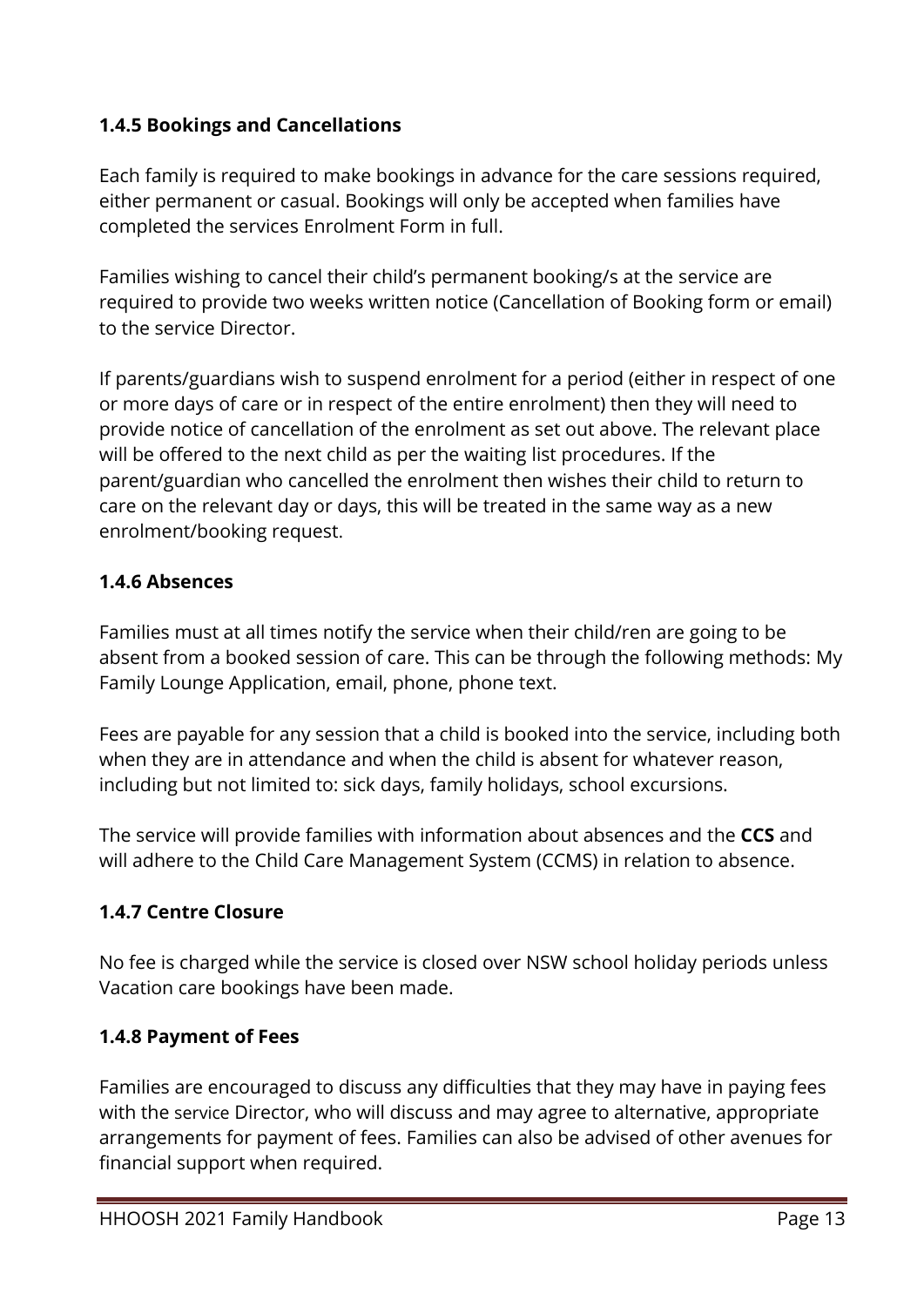Any arrangements outside of those in this policy will be documented by the Director and will need to be signed by the parent/guardian, Director and Management Committee representative.

#### **1.4.9 Debt Recovery**

Failure to pay unpaid fees may result in debt recovery action being taken and discontinuation of care for the child unless the family has initiated a repayment schedule for the unpaid fees with the service Director.

Where a family owes any overdue fees to the service, the child's place may be suspended, until all outstanding monies are paid, or both parties agree to a payment plan. Fees not paid by the due date will be followed up using the Overdue Fee Strategy below:

- Fees not paid by the due date will be followed up using the Overdue Fee Strategy below:
	- o An initial letter stating fees are overdue will be sent 5 working days after the fees due date, giving five working days for payment. A late fee of \$25 will be added to the invoice.
	- o If payment is not received, families will be invited, by telephone, to attend a meeting with the Centre Director, and the Treasurer if appropriate, within five working days to discuss a payment plan.
	- o Failure to attend the meeting and continued non-payment for a period of 5 working days will result in a second and final letter notifying the family that unless payment is made within five working days, or a payment plan entered into, the child will be unable to attend the Centre.
	- o If a signed payment plan is not adhered to, a follow-up process will commence at point 2 and repeated once.

The Management Committee reserves the right to suspend or cancel the enrolment of a child/family when consistent late payment is presented or when a family refuses to pay outstanding monies to the centre. Management may only apply this outcome when the Overdue Fee Strategy has been exhausted.

The Management Committee reserves the right to take action to recover debts owing to the service. This can include the engagement of debt collectors to recover the monies owed.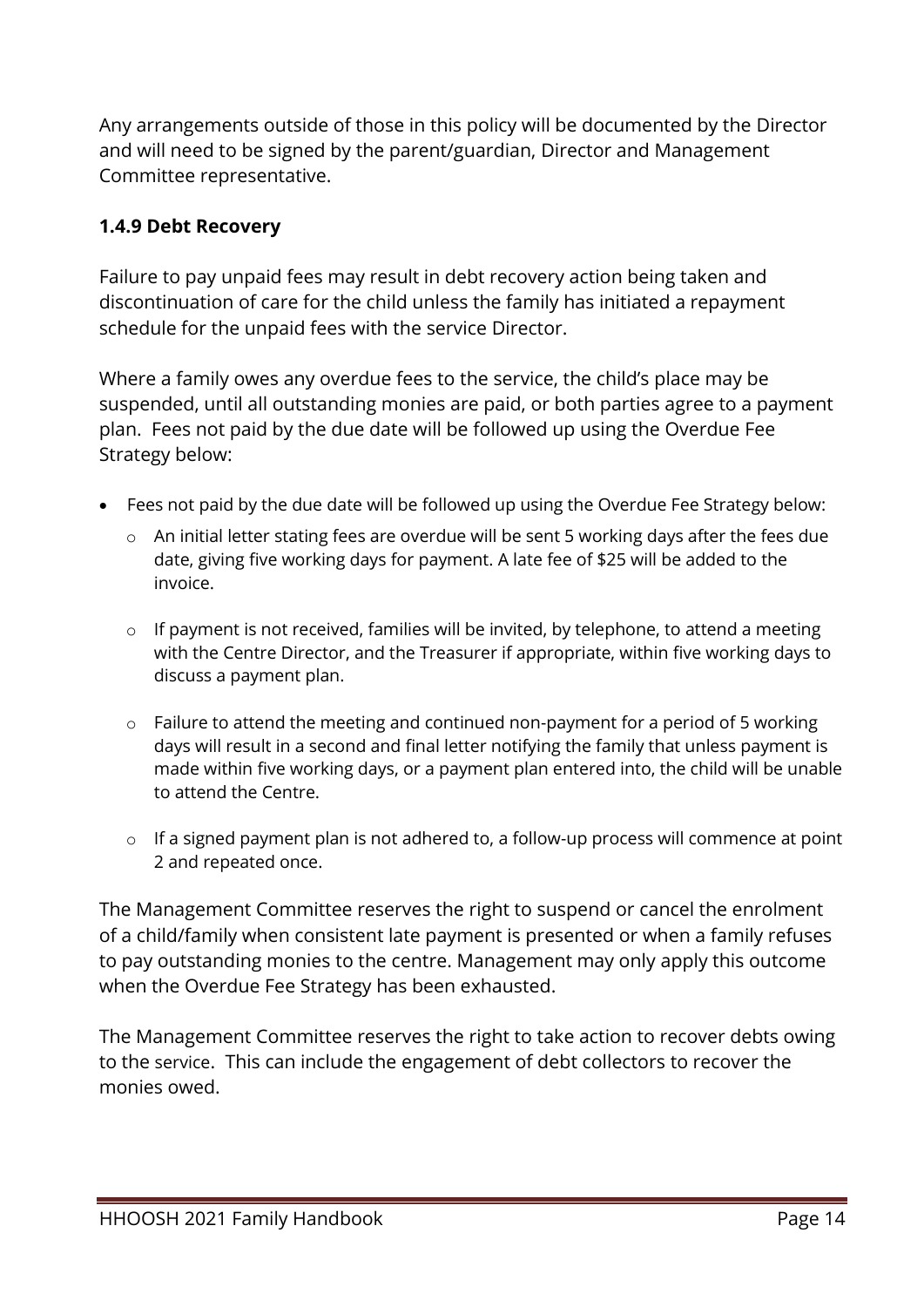#### **1.4.10 Penalty Fees**

#### **Late Collection Fee**

The service operates from 7:15am to 8:45am (before school care) and from 3:00pm to 6:00pm (after school care). The service is unable to accept children outside of these hours. Should children be present after the closing time of 6:00pm, a late fee of \$10.00 (per family) per 5 minutes will apply. The fee for late collection of children will be recorded and added to the weekly fee statement.

The hours and days of operation of the service will be displayed prominently within the premises (Regulation 173).

In circumstances that are beyond the control of families, for example, weather and traffic accidents, which may result in them arriving late to collect their child, the Nominated Supervisor will have discretion to decide if families will be charged the late fee.

#### **Non-notification of Absence Fee - After School Care Session Only**

Parents/guardians who fail to notify the service of their child's absence from an After School Care session by 3pm on the day in question will be charged a non-notification fee of \$10 per occurrence (See 1.4.6 – Absences on how to notify the service of your child's absence). Due to strict regulations staff are required to follow up on a child's absence from care and the time and effort to chase up missing children puts a large burden on the service's operations.

#### **1.4.11 Increase of Fees**

The fees are set by the Management Committee in order to meet the budget for each financial year. There will be ongoing monitoring of the budget and, should it be necessary to amend fees, families will be given a minimum of fourteen days' notice of any fee increase (Regulation 172).

#### **1.5 DELIVERY AND COLLECTION OF CHILDREN**

#### **Delivery - Before School Care:**

Parent/guardian responsibilities in relation to the delivery of children to the service for the morning session are as follows: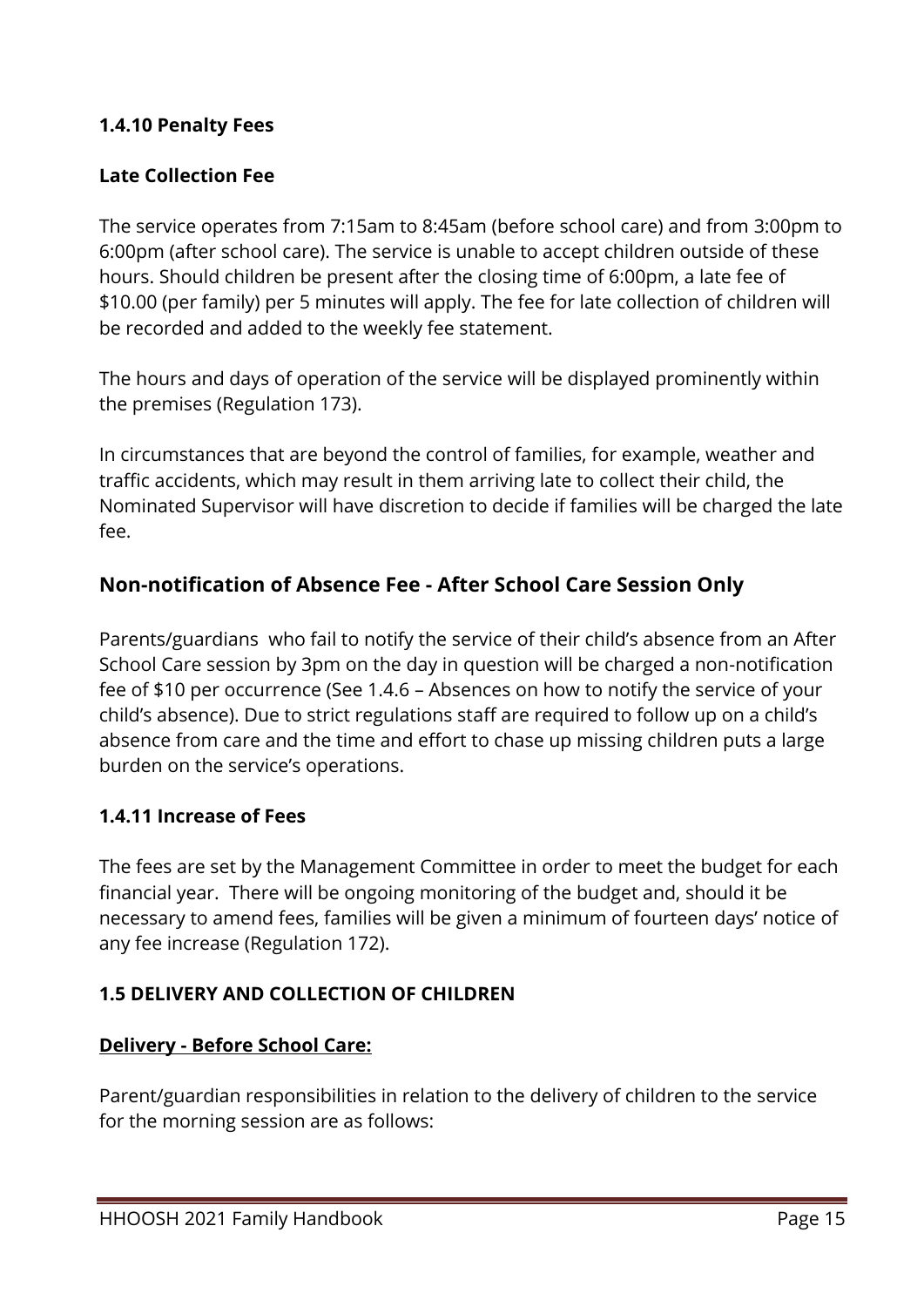- Parents/guardians are strongly encouraged to accompany their child/ren into the service and are responsible for signing child/ren into the service for the morning session. Children are not to be left at the service unattended at any time prior to the opening hours.
- Parents/guardians must record the child's time of arrival and sign the Attendance Register when dropping off their child/ren.
- Parents/guardians must ensure that staff are aware of each child's arrival at the service and exchange any relevant information with the staff (ie, medication, etc).
- Any points of information are to be recorded in the daybook or communicated by phone or email, such as any requirements for the day or any changes to who will collect the child. A notification of change will have to be completed in writing.
- If a child requires medication to be administered whilst at the service, the person delivering the child must document this in writing as per the service's Administration of Medication procedures.
- Children are to place their belongings in the appropriate place.

#### **Collection - After School Care:**

- HHOOSH staff are responsible for signing the children into the service for the afternoon session.
- Children attending the afternoon session are expected to report to the service at 3pm each day. Kindergarten children will be collected by a staff member from their classrooms.
- Parent or guardian responsibilities in relation to the collection of children from the service for the afternoon session are as follows:
- Children must be collected by the closing time of 6:00pm.
- It is the responsibility of the person collecting the child to sign the Attendance Register and note the time the child left the service.
- Any person who is collecting a child from the service must be listed as an authorised nominee on the child's enrolment form with their contact details. Any changes to authorised nominees must be advised in writing as soon as possible.
- Written authorisation must be given in the child's enrolment form if children have permission to leave the service themselves. In this case, a staff member would sign the child out of the service
- If a person who is not on the collection list arrives to collect a child, written authorisation will be sought from an authorised nominee before the child is able to leave the service (email or SMS). The Nominated Supervisor may also request identification from the person collecting the child (if not already known to them). The child will not be released from the service until proper authorisation has been received.
- In the case of an emergency where a child's authorised nominees cannot collect the child and someone not on the collection list will be collecting the child, the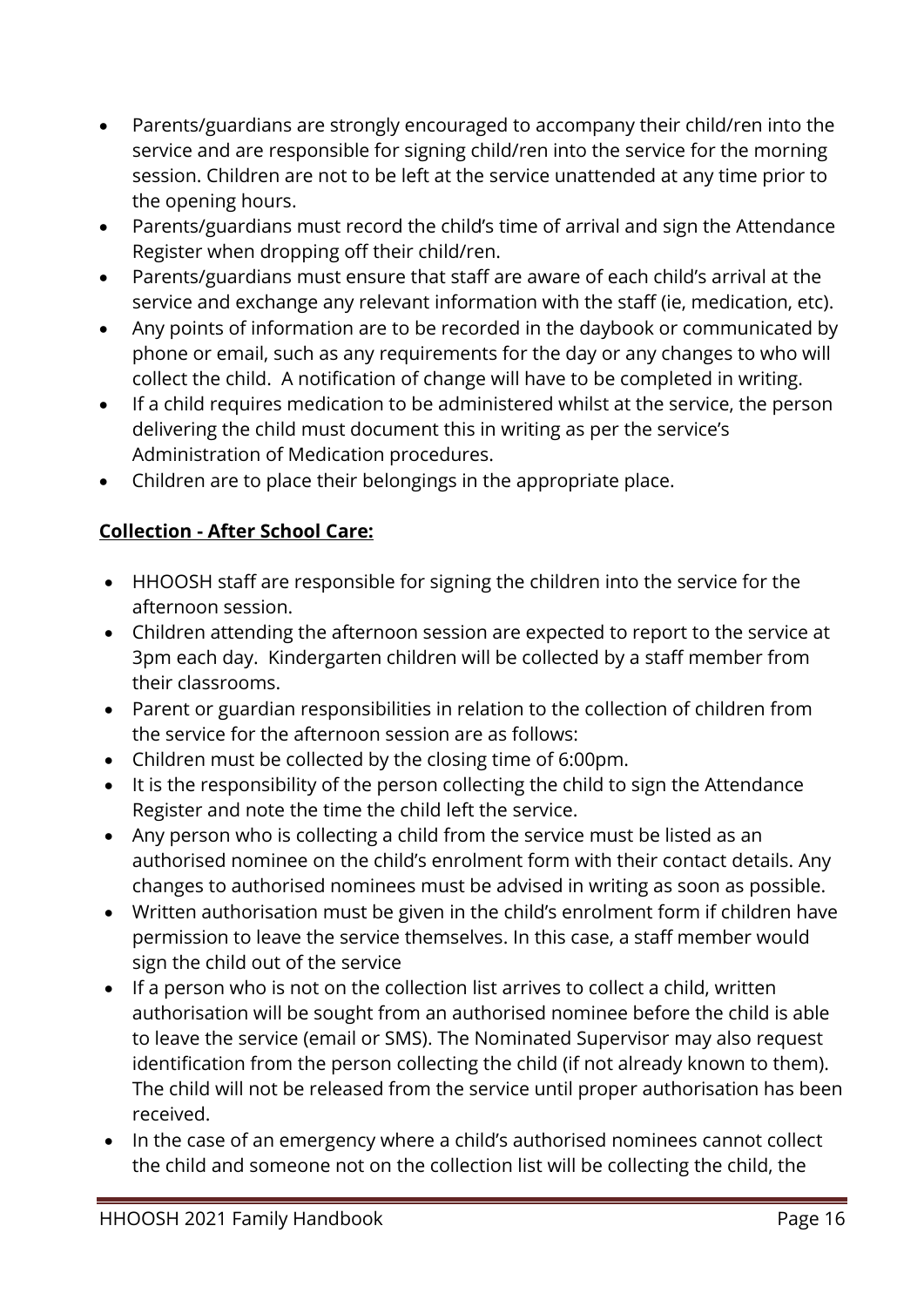service must be notified by phone as soon as possible by an authorised nominee. Written authorisation should be gained where possible however verbal consent and an identification check will be sufficient in the case of an emergency.

- The authorised person and child/ren are to ensure that all personal belongings are collected.
- **HHOOSH will not release a child to anyone who is not authorised without prior written consent from a parent or authorised person (or communicated by phone by a parent or authorised person in case of emergency).**
- Parents or authorised persons must provide written authorisation to the service if their child is to attend any extra-curricular activity that operates within the Hunters Hill Public School grounds (ie, art classes, music lessons, etc).

#### **1.6 CHILD PROTECTION POLICY**

It is every child's right to be safe and protected from all forms of abuse, violence or exploitation. It is the legal and moral obligation of all adults who work within our service to ensure the safety and wellbeing of all children in our care. All staff, including casual staff, volunteers and students have a duty of care to ensure the safety and protection to all children who access the service's facilities and/ or programs.

The safety and welfare of all children is of paramount importance. Staff and management have a legal responsibility, as Mandatory Reporters, to take action to protect and support children they suspect may be at significant risk of harm.

Our service will carry out the responsibilities of Mandatory Reporters as indicated under legislation. This responsibility involves following the procedures as outlined by Community Services and the NSW Commission for Children and Young People.

#### **1.7 CUSTODY AND GUARDIANSHIP**

If a child is subject to an access order or agreement the service must have a copy on record plus any subsequent alteration registered by the court. If no Court Order is provided, the child will only be handed to persons nominated on the enrolment form.

Evidence of court orders or agreements will be considered part of the enrolment in order to minimize the likelihood of distressing situations occurring in the future. Records will be kept confidential at the service. Staff will also be made aware of the requirements of the custody order.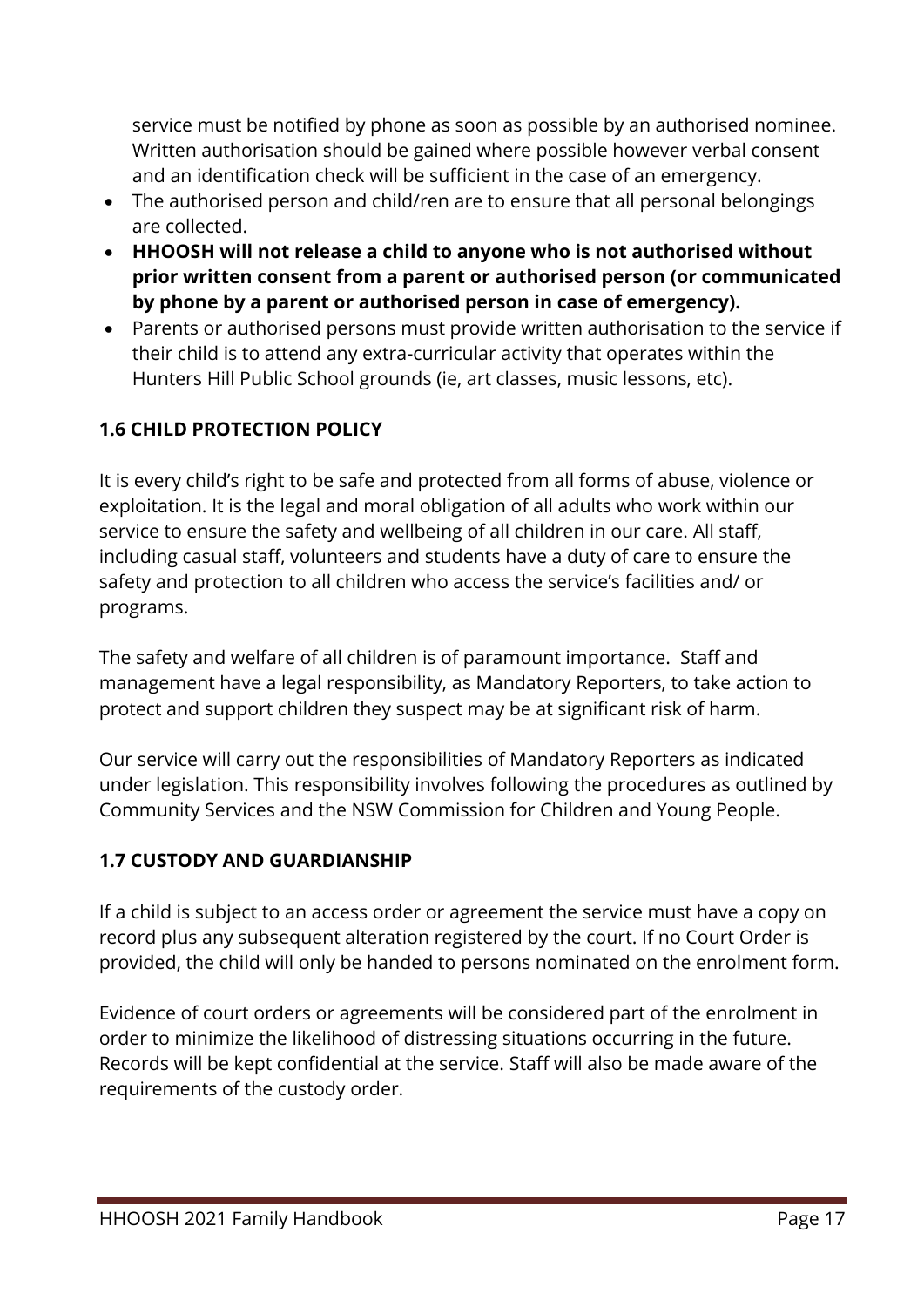#### **1.8 GREIVACE PROCEDURE**

We believe that families have an important role in the service and we value their comments.

The service supports families' rights to raise a grievance and will help them to make their complaints clear and try to resolve them. If parents have any concern in relation to the service, staff, management, programs or policies, they are free to communicate that concern to the Director who will arrange a time to discuss their concern and come to a resolution to address the issue. Additionally, the Director can convey contact details for a member of the Management Committee upon request where a family may wish to issue a grievance directly with the Committee.

A grievance can be informal or formal. All confidential conversations with families will take place in a quiet place away from the children.

If the grievance is not handled to the parent's satisfaction, they should discuss the issue with a member of the Management Committee, either in writing or verbally.

The Management Committee will discuss the issue with the Director and develop a strategy for resolving the problem. This would be discussed further with the parent/guardian or if necessary, a meeting will be organised with the Director to resolve the problem. The grievance is to be recorded and dated indicating the issue of concern and how it was resolved. The Director or Management Committee member will inform the family of what has been decided regarding the issue, either verbally or by a written document. Staff will also be informed of any relevant issues that they need to address or be aware of.

If any grievance cannot be resolved internally, to satisfaction, external options will be offered such as an unbiased third party.

The Regulatory Authority will be notified of any complaints which allege a breach of legislation.

#### **1.9 PRIVACY AND CONFIDENTIALITY**

The service will make every effort to protect the privacy and confidentiality of all individuals associated by ensuring that all records and information about individual children, families, educators, staff and management are kept in a safe and secure place and are not divulged or communicated, directly or indirectly, to another person.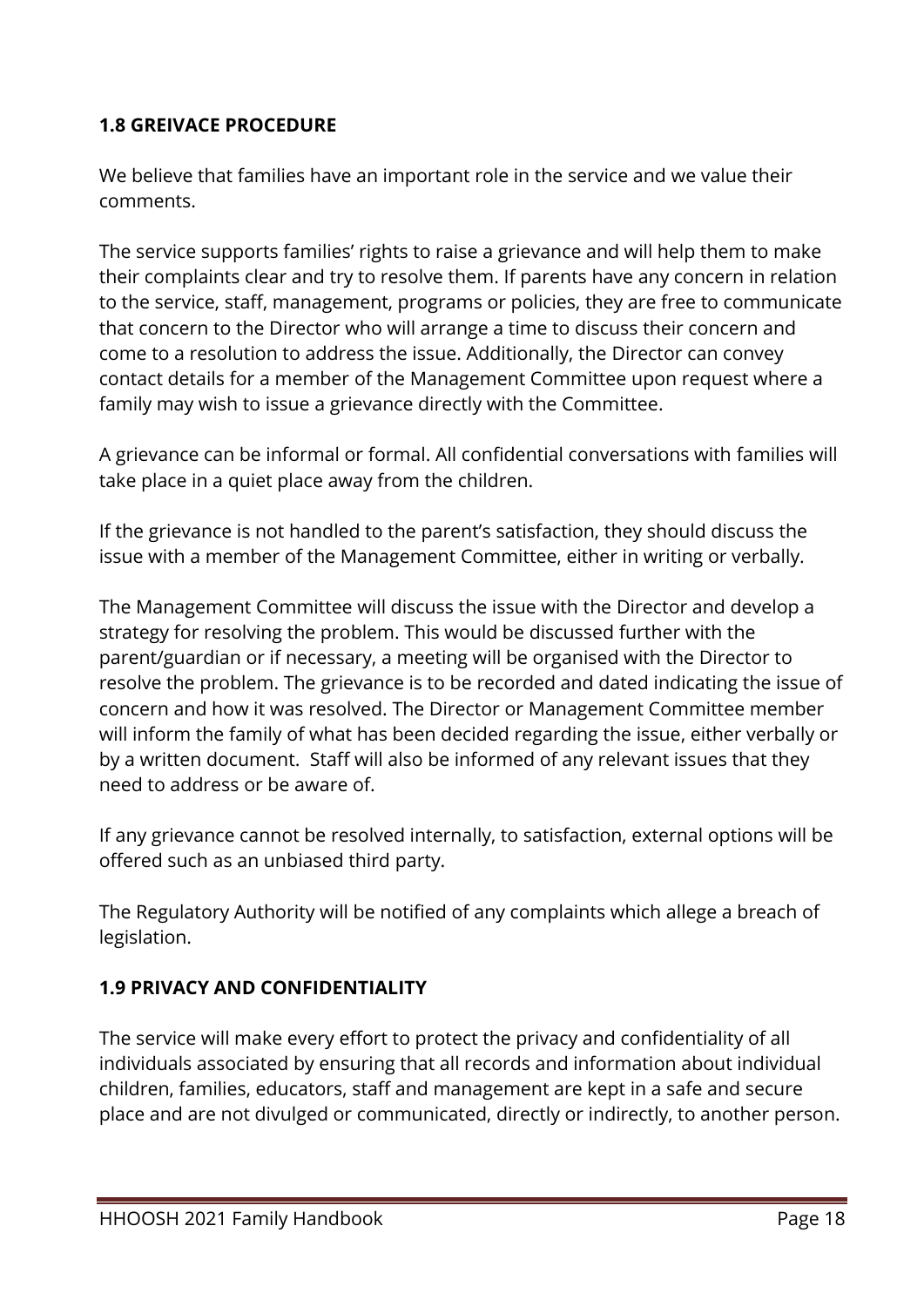We aim to ensure that all appropriate and required records are kept for the specified period of time as per the Confidentiality Policy. Confidential records and information are kept in a secure place and only disclosed to people who have a legal right to know.

#### **1.10 CENTRE STAFFING**

#### **1.10.1 Staff / Child Ratios**

The service currently has the capacity to provide out of school hours care for up to 30 children for before school care and 72 children for after school care. According to the National Regulations there are no child/staff ratio requirements for Out of School Hours Care services, however our service has a minimum staff: child ratio of 1:15

#### **1.10.2 Working with Children Check**

All staff and of-age volunteers at the service are screened with the Working with Children Check, in compliance with the National Regulations, the Child Protection (Prohibited Employment) Act 1998 and the Commission for Children and Young People Act 1998.

#### **1.10.3 Staff and Parent/Carer Communication**

Staff will create a comfortable and supportive environment for families and strive for open communication and good relations. Staff and families will treat each other with respect, courtesy and understanding and appropriate language is to be maintained at all times.

Staff will maintain regular, open communication with families and should inform families personally about anything relating to their children as an ongoing process. Staff will regularly talk to parents about the child's interests or activities and respond to suggestions from the parents.

#### **1.10.4 Nominated Supervisor and Educational Leader**

The services Nominated Supervisor will be responsible for the service at all times regardless of their attendance at the service. In the absence of the Nominated Supervisor at any time, a Responsible Person will be selected to be in charge of the daily operation of the service. The service will display the details of the Nominated Supervisor and Responsible Person at all times during operation

The service will appoint an Educational Leader and display the name of this person for families should they wish to discuss the services programming practices.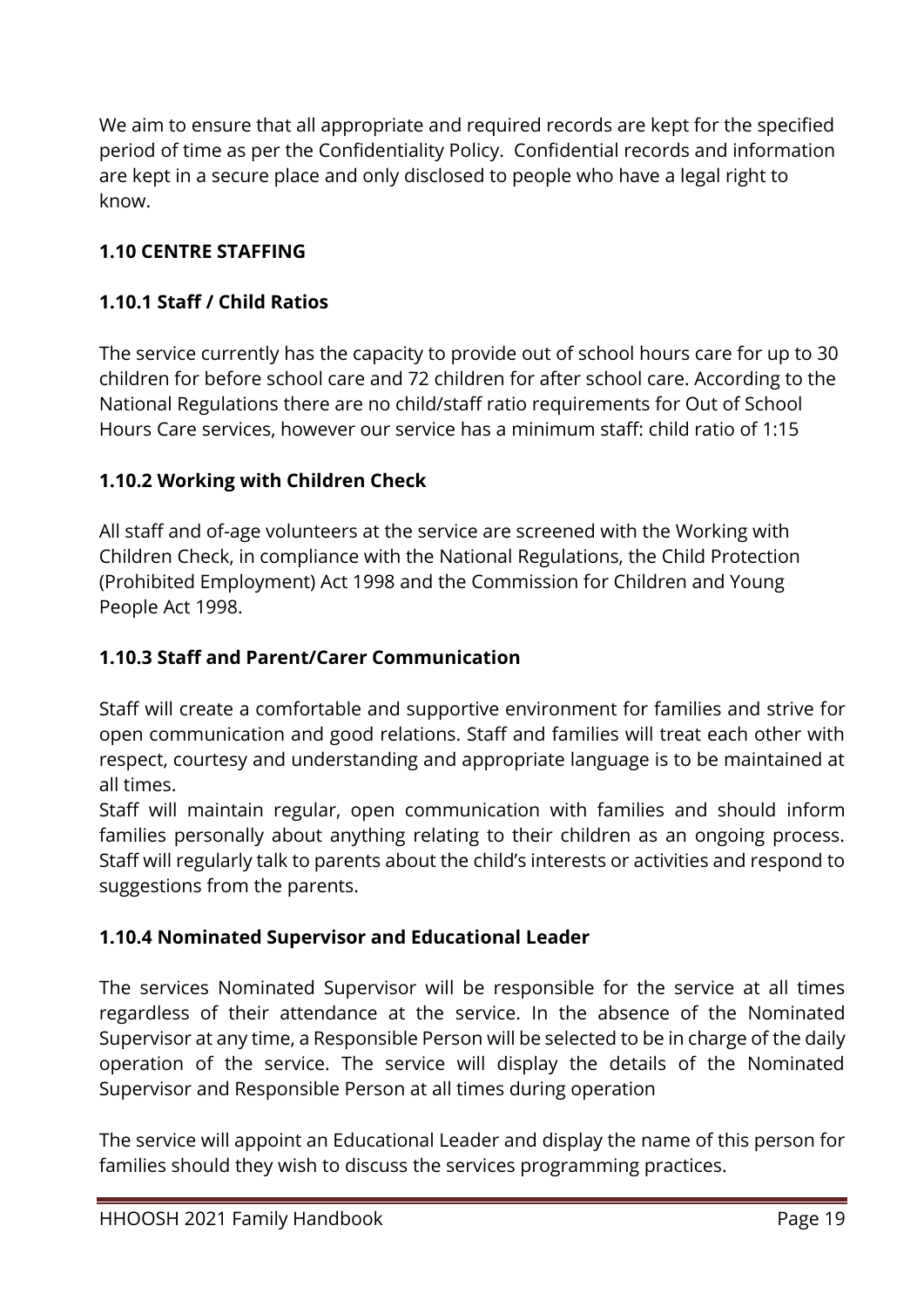# **2. CENTRE PROGRAMMING**

#### **2.1 PROGRAM CONTENT**

The Director, Educational Leader and educators are responsible for the development of a child centric program, which reflects the philosophy of the service and meets the social, physical, recreational, intellectual, creative, and emotional developmental needs of the children in attendance.

The program provides a variety of activities based on the children's abilities, interests and needs. These experiences enable children to learn new skills and learn more about their world. In order to do this, staff members set up experiences, resource and supervise play, participate in and direct experiences where suitable.

A base educational program and routines are attached to this Handbook in page 4.

The service's program implements the Principles, Practices and Outcomes within the *My Time, Our Place Framework (Framework for School-age Care*). Within this framework are five broad outcomes:

- **1. The child will have a strong sense of identity;**
- **2. The child will be connected with and contribute to his or her world;**
- **3. The child will have a strong sense of wellbeing;**
- **4. The child will be a confident and involved learner;**
- **5. The child will be an effective communicator.**

Through and ongoing cycle of planning, observation and documentation staff at the service implement a learning and care program that aims to meet the interests and developmental needs of the children.

#### **2.2 GENDER EQUITY**

We aim to help the children develop their full potential regardless of their gender. All children will be treated in the same manner and provided with the same access to all materials and equipment.

#### **2.3 DIVERSITY AND ANTI-BIAS**

We aim to ensure that children and families are treated with dignity and respect, regardless of their gender, ethnicity, religion, physical or cognitive abilities or sexual preference. Doing so will help ensure that the experience of families with the service is free from discrimination and harassment.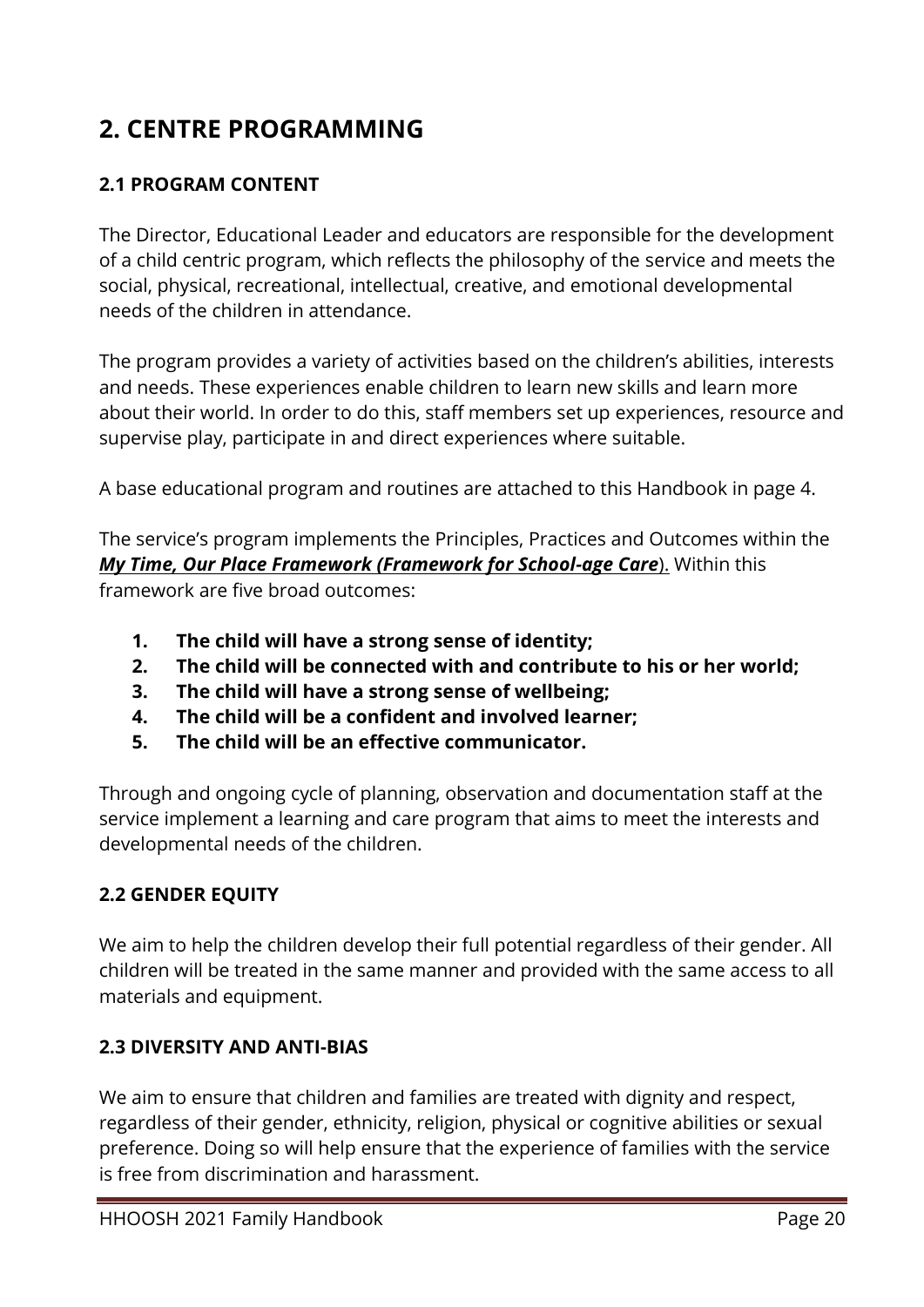We will recognise the diversity of cultures in Australia and help foster cultural competency through the promotion of awareness and acceptance of all cultures. This is aimed to be achieved through the thoughtful integration and exposure of different cultural experiences and resources within the program.

All activities and behaviours in the service will be considerate of the cultural and linguistic diversity of the families within the community. Children will be encouraged to explore and share a range of cultural activities and experiences in an environment free from prejudice and harassment and acknowledging the many and varied backgrounds of children.

#### **2.4 TOYS AND GAMES**

There are a variety of toys and games at the centre. **Children are strongly discouraged from bringing their own toys and games from home, as they tend to get lost or broken**. The service takes no responsibility for any loss or damage to toys and games that children bring from home.

#### **2.5 HOMEWORK**

Out of School Hours Care follows a play-based learning philosophy where we believe children learn through engagement with play, other children and exposed experiences. We also aim to work closely with families to ensure family expectations and views are of high consideration. As a result of these two ideas the service **DOES NOT** enforce homework time upon children. However, we do run a homework club each afternoon between 3:45-4:45pm, an educator sits in a quiet space with the children and provides assistance when needed. Contact a staff member if you are unsure how to add your child to the homework club list.

#### **2.6 EXCURSIONS**

Excursions can be a valuable part of the services program as they provide variety and an opportunity to expand a child's experience, explore different environments and learn new activities within their local community.

Excursions are implemented when deemed appropriate for programming and planning initiatives, pending a risk assessment and compliance. Parent's permission will be sought for all excursions. Children on excursions will be ensured proper supervision and care, for the full duration of the excursion.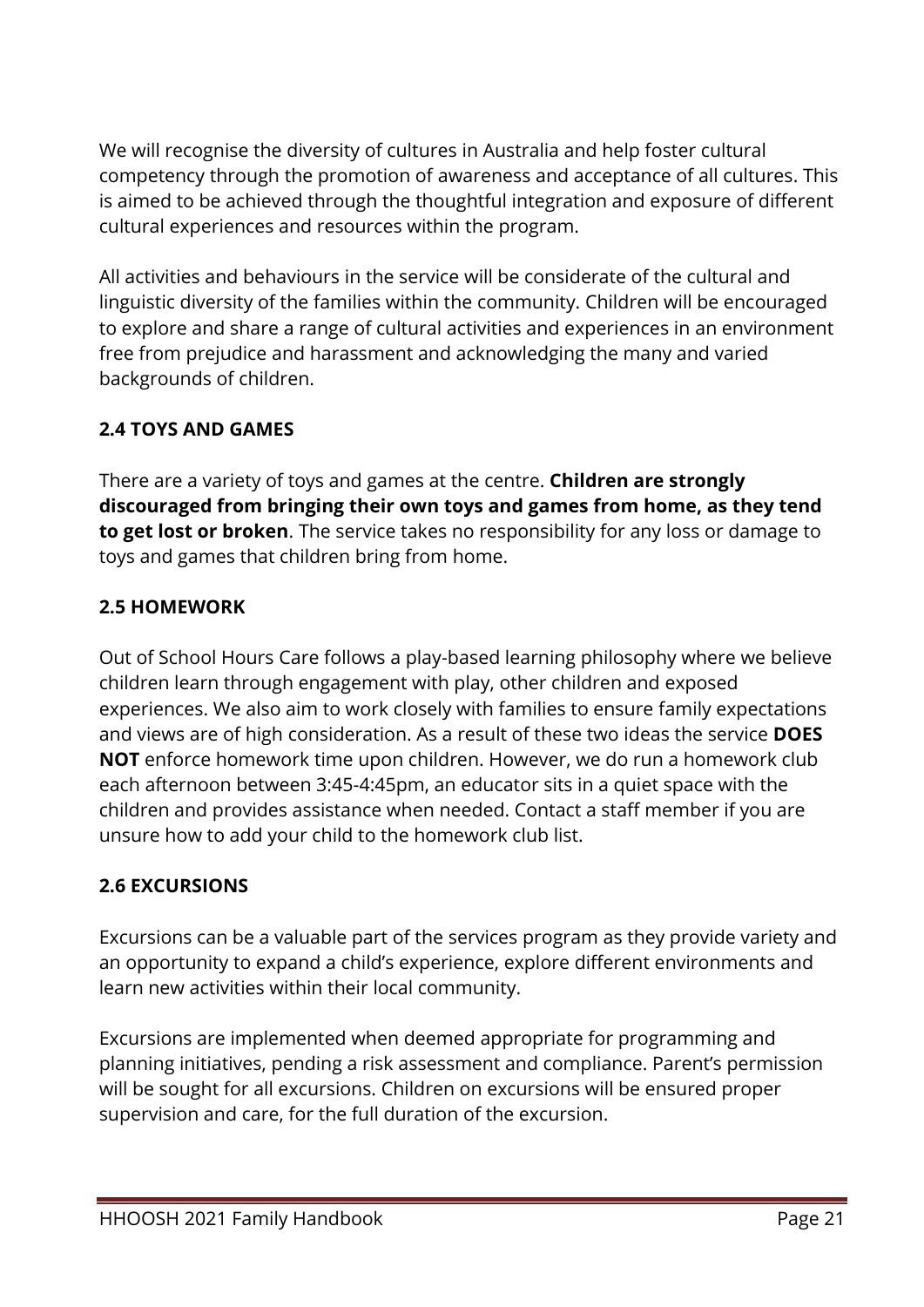#### **2.7 VIDEOS & FILMS**

Films and videos can be used as part of the program of activities after thoughtful consideration relating to the content and message of the film. All videos and films will be suitable for the children's ages and will be rated either G or PG.

# **3. HEALTH & SAFETY**

Our Service provides an environment that aims to ensure the safety, health and wellbeing of children at all times. The welfare and protection of all children is of paramount importance. Educators will maintain the premises and equipment, adhere to procedures regarding safe practices and operate in line with legislative requirements relating to child protective practices and the Education and Care Services National Regulations and Law.

#### **3.1 PROVIDING A CHILD SAFE ENVIRONMENT**

To ensure our service is able to meet the requirement of ensuring a child safe environment, our policy and initiatives include:

Managing the Facility:

- *-* Security
- *-* Building and Equipment Maintenance
- *-* Storage
- *-* Ventilation Temperature and Light
- *-* Pest Control
- *-* Indoor Environment
- *-* Outdoor Environment

Child Protection

- *-* Mandatory Reporting
- *-* Mandatory Reporting Guide
- *-* Information Exchange
- *-* Complaints
- *-* Recruitment of Staff
- *-* Working with Children's Check

#### **3.2 FOOD & NUTRITION**

The Service believes that good nutrition is essential for a child's healthy growth and development. For this reason, the service will provide nutritious, good quality food consistent with the *Dietary Guidelines for Children and Young People in Australia*.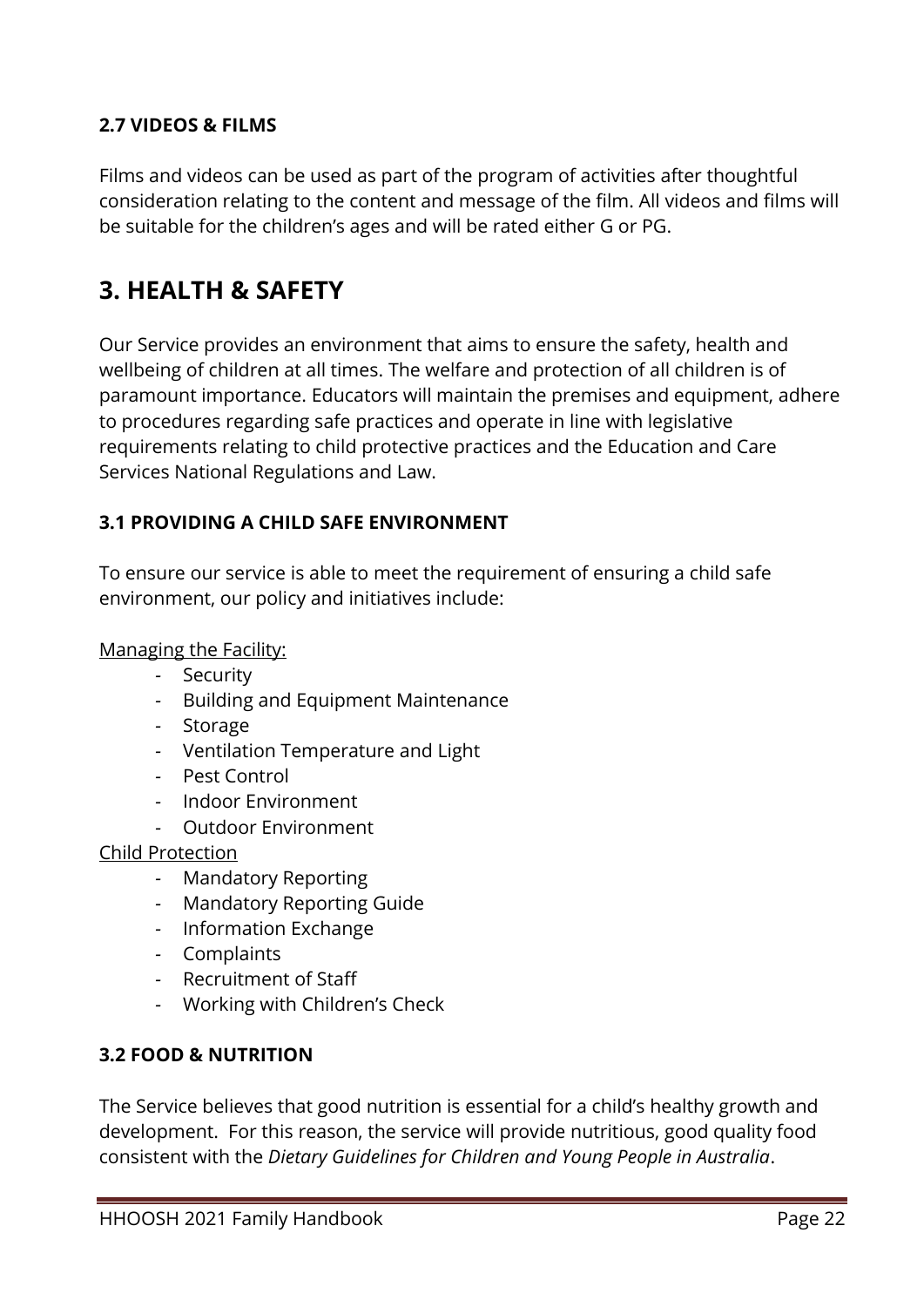#### **3.2.1 Breakfast**

During before school care (between 7:30am and 8:15am), breakfast is offered to children and includes foods such as:

*-* Cereal *-* Toasts

- *-* Fruit
- *-* Crumpets/Pancakes

*-* Yoghurt

*-* Water

#### **3.2.2 Afternoon Tea**

During after school care (between 3:30pm and 3:45pm), afternoon tea is offered to children and includes homemade foods such as:

- *-* Fruit & Vegetables
- *-* Pastas/rice/grains
- *-* Soups
- *-* Sandwiches
- *-* Crackers
- *-* Proteins
- *-* Frozen Fruit Cut

If your child tends to be hungry in the afternoon, it is advisable to send additional nutritious items to supplement the light snack.

It is the parent's responsibility to make sure that the service is aware of any *food allergies or dietary restrictions* your child may have.

A nutritious late snack is also provided at 5:00pm.

#### **3.3 HYGIENE**

The service aims to maintain a healthy and hygienic environment that promotes the health of the children and staff.

All staff and children are required to wash their hands before and after preparing/eating meals, before and after going to the toilet, after wiping their nose or being in contact with any body fluids to avoid spreading of germs. Staff also implements additional hygiene practices in line with our health and safety policy. The service is also cleaned on a daily basis.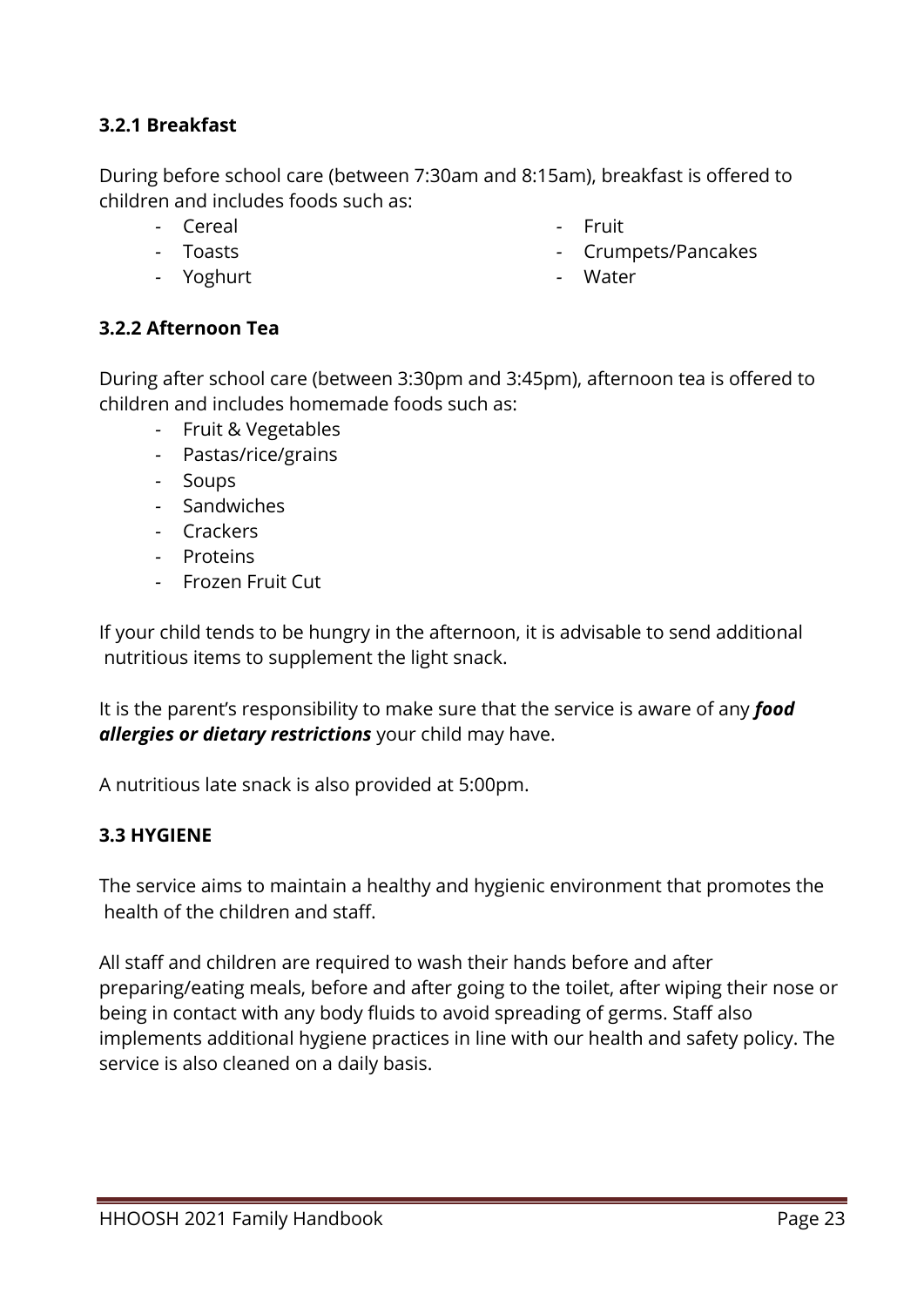#### **3.3.1 Food Handling**

Staff will wear disposable gloves when in contact with food. If this is not possible due to allergic reactions, staff will wash their hands in warm soapy water before preparing food. All areas where food is prepared are cleaned and disinfected. The refrigerator is set at a proper temperature and all food is checked by the use-by date that is displayed on the product. Children are asked to wash their hands before handling food.

#### **3.4 SUN PROTECTION**

The service implements a Sun Protection Policy consistent with current best practice. Children are required to wear sun protection (**wide brimmed** hat and **sunscreen**) when playing outdoors and the UV index is 3 or above.

The service will not give out any spare hats to children so any child without a hat will be required to play indoors.

Sunscreen will be made available for children. Parents should inform the Director in writing if they do not wish their child to use sunscreen. Staff will respect the parents' right to refuse children using sunscreen; however, such children will be required to wear appropriate clothing or play in the shade.

Where children have allergies or sensitivity to the sunscreen, parents will be asked to provide an alternative sunscreen, or the child encouraged to play indoors.

#### **3.5 EMERGENCIES & EVACUATION**

The service will provide an environment that provides for the safety and wellbeing of the children. All children and staff will be aware of, and practiced in, emergency and evacuation procedures. Emergency and evacuation procedures are practised twice each term to familiarise staff and children with these procedures.

The Emergency Evacuation Procedures are outlined in Appendix A.

#### **3.6 MANAGEMENT OF BASIC FIRST AID**

In the case of a child having an accident at the service that results in a minor injury, the child will be treated with basic first aid. An accident/incident report form will be completed, given to the Director and will be available for parents to read.

The Service will ensure that a minimum of one staff member working on any given day will hold a current First Aid Certificate. There is a first aid kit located on premises to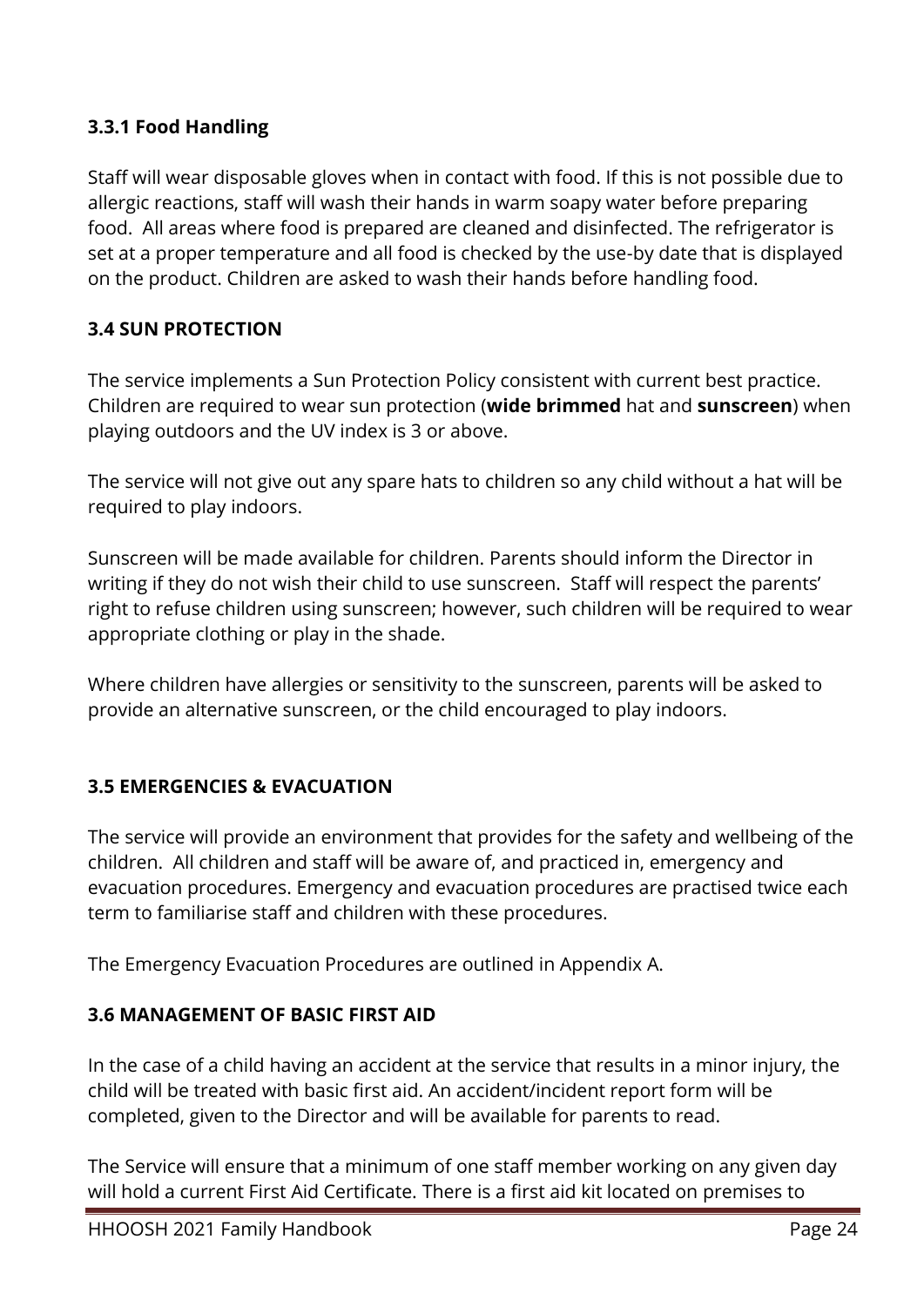ensure children can receive basic first aid. All of these kits are monitored and restocked when necessary and at a minimum of once a term.

If the accident results in a major injury, the child will be treated with first aid and/or an ambulance called. Every effort will be made to contact the child's parent/guardian to inform of the details, and any expenses incurred are the responsibility of the parent/guardian. An accident report form will be completed immediately, a copy will be sent to the Regulatory Authority, the original will be given to the Director and will be available for parents to read and sign. A copy of the signed document will be given to the parents.

All injuries/illnesses to a child that the centre deemed necessary that they receive medical attention will be reported to the regulatory authority. As such we may require parents/carers to provide the centre with a copy of the medical report from the treating medical professional.

#### **3.7 ILLNESS AND INFECTIOUS DISEASES**

The service aims to provide a safe and hygienic environment that will promote the health and wellbeing of our children. We will take all reasonable steps to prevent the spread of infectious diseases through the implementation of procedures that are consistent with guidelines of the NSW Department of Health.

Children with infectious diseases will be excluded from the service for the period recommended by the Department of Health. Where there is an outbreak of an infectious disease, each enrolled child's parent/emergency contact will be notified within 24 hours under ordinary circumstances. The service will take care when issuing the notification to ensure it is not done in a manner that is prejudicial or names any particular child.

**Parents and guardians are requested not to bring sick children to the service and arrange prompt collection of children who are unwell.** The care needs of a sick child cannot be met without dramatically reducing the general level of supervision of the other children, or risking other children's health.

Where a child becomes ill at the service all care and consideration will be given to comfort the child and minimise the risk of cross infection until the child is collected by the parent/emergency contact. In this occurrence, parents/guardians will be contacted to take the child home. Where the parents are not available, emergency contacts will be called to ensure the child is removed from the service promptly.

A copy of the Department of Health guidelines is available at the service or on the following website: http://www0.health.nsw.gov.au/publichealth/Infectious/a-z.asp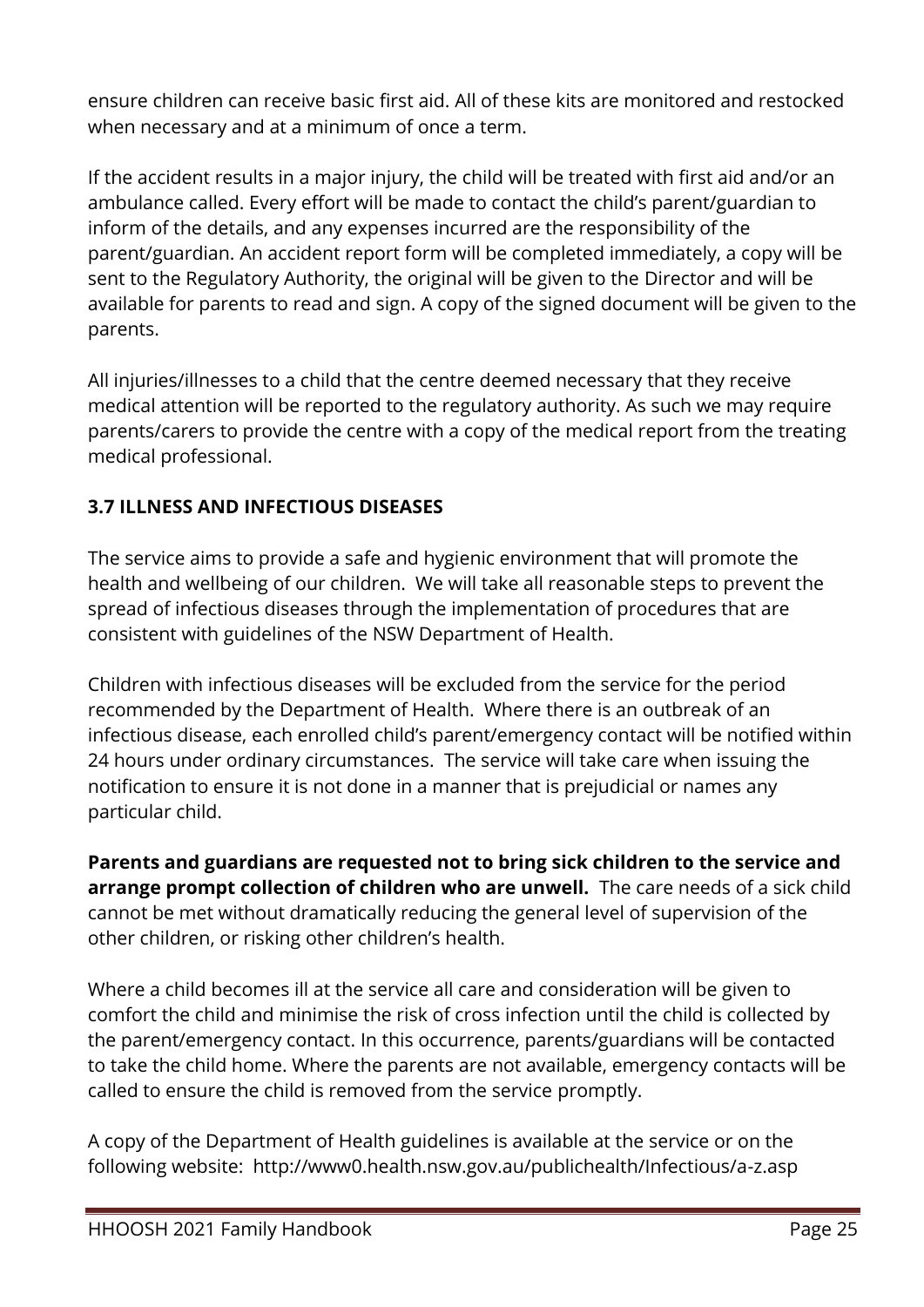A child or adult will be considered sick if he/she:

- sleeps at unusual times, is lethargic
- $\bullet$  has a fever over 38 $^{\circ}$ C
- is crying constantly from discomfort
- vomits or has diarrhea
- is in need of constant one-to-one care
- displays symptoms of an infectious disease

If a child is unwell at home parents are not permitted to bring the child to the service. Children who appear unwell when being signed in by their parent/ guardian will not be permitted to be left at the service.

#### **3.7.1 Management of an Infectious Disease Outbreak**

Children and staff will be excluded from the service if they are ill with any contagious illness. This includes diarrhea and conjunctivitis. Children and staff with diarrhea will be excluded for 24 hours after the symptoms have disappeared or after a normal stool.

In the event of an outbreak of vaccine-preventable disease at the service or Hunters Hill Public School, parents/guardians of children not immunised will be required to stay at home for the duration of the outbreak, for their own protection. The Public Health Unit will be notified if any child contracts a vaccine-preventable disease.

The period of exclusion will be based on the recommendations outlined by the Department of Health. The recommendation will be available at the service for viewing. The Director will at all times follow the recommendations as outlined in the Health Department document.

The decision to exclude or re-admit a child or staff member will be the responsibility of the Director, based on the child's symptoms, medical opinion and Department of Health guidelines for children who have an infectious disease or who have been exposed to an infectious disease. The Director or staff members have the right to refuse access if concerned about the child's health.

A doctor's clearance certificate will be required for all infectious diseases such as measles, mumps diphtheria, hepatitis A, polio, tuberculosis, typhoid and paratyphoid before re-admitting a child to the service.

*Note: Payment of fees will be required for children during an outbreak of a vaccinepreventable disease, unless other arrangements discussed and agreed to by the management committee have been made.*

Parents will be informed about the occurrence of an infectious disease at the service ensuring that the individual rights of staff or children are not infringed upon.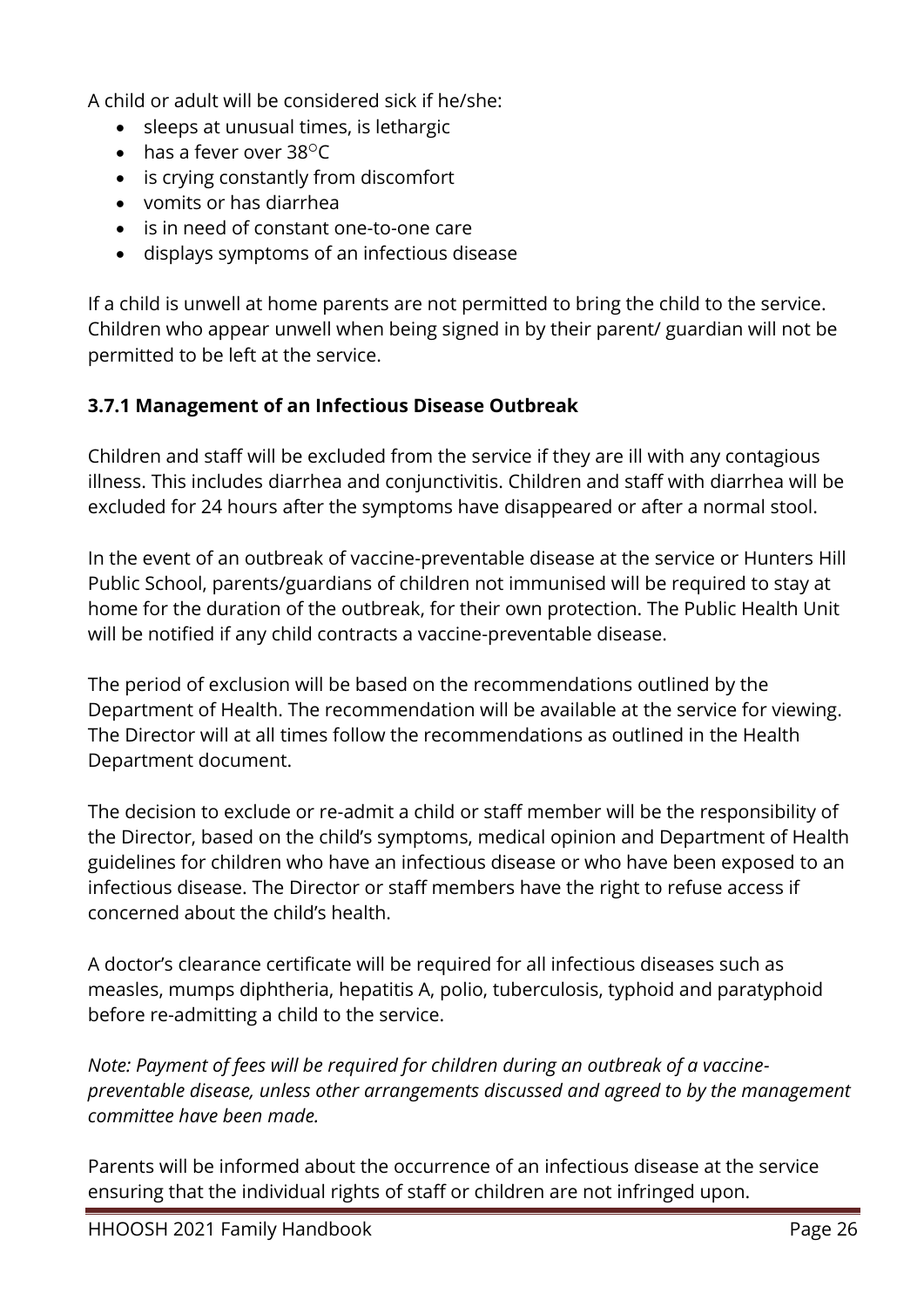#### **3.8 IMMUNISATION**

**Parents must provide the service with their child's immunization status at the enrolment stage** and the information will be recorded in or a copy of the immunization report attached to the enrolment form.

Children who are not immunised will be excluded for the period of an outbreak that is a vaccine-preventable disease.

#### **3.9 ALLERGIES**

The service is committed to providing safe and effective care of children with allergies. Parents/guardians are required to inform the service of any allergies their child/Ren may have at the time of enrolment, on the enrolment form.

Where a child has an allergy the parents may be asked to supply additional documentation if required. Where a child is diagnosed as anaphylactic and has been prescribed an EpiPen, parents/guardians must provide a copy of the child's anaphylaxis action plan signed by their doctor, with a photo of the child. Children will need to supply their own EpiPen to be left at the service at all times when the child is in attendance.

If a food allergy exists, parents will be asked to supply any particular diet if required. Details of all food allergies will be recorded in a medical conditions folder and marked on the roll to remind staff.

#### **3.10 MEDICATION**

If a child requires medication while attending the service then a parent/guardian must fill out an "administration of medication" form and give it to the 'Responsible Person'.

The 'Responsible Person' who administers the medication will note their name and the time at which the medication was given to the child on the same form, which is to be retained by the Director for record keeping.

#### **3.11 DEALING WITH MEDICAL CONDITIONS**

The service will work closely with children, families, the school and other health professionals to manage medical conditions of children attending the service. We will support children with medical conditions to participate fully in the day today program in the service in order to promote their sense of well-being, connectedness and belonging to the service.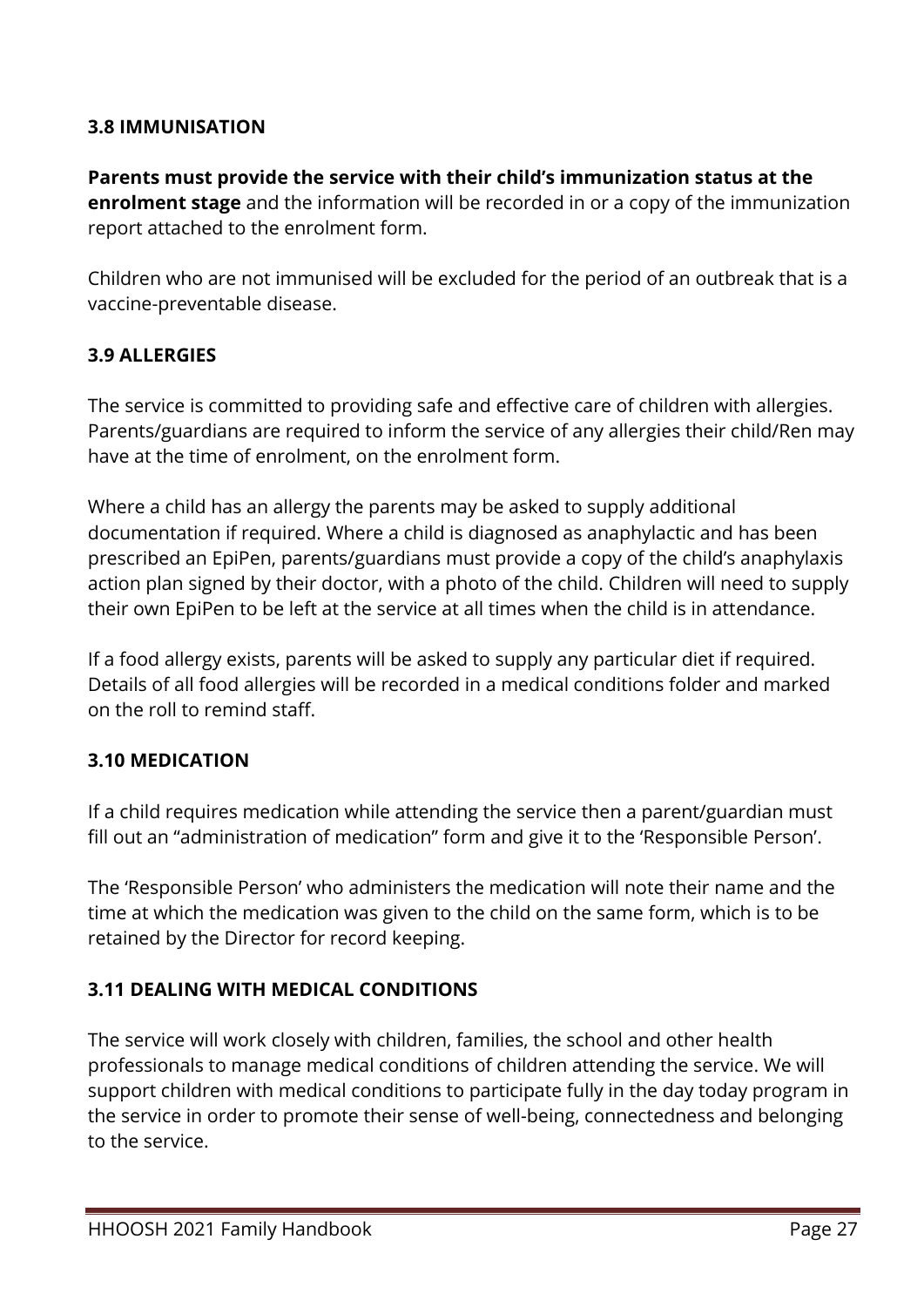Staff will be fully aware of the nature and management of any child's medical condition and will respect the child and the family's confidentiality. The medical conditions policy will be provided to parents who identify that their child has a medical condition and a medical plan will be completed for each child that identifies with a medical condition.

#### **3.12 ASTHMA**

The service is committed to raising the awareness of asthma amongst those involved with the service by providing the necessary procedures to ensure the health and safety of all persons with asthma. The service is committed to provide an environment in which children with asthma can participate in all activities to their full potential and to provide a clear set of guidelines and expectations to be followed with regard to the management of asthma.

Where a child has been diagnosed with asthma, parents/guardians must supply the service with a written Asthma Management Plan signed by their doctor.

More details are available in the Asthma Policy.

#### **3.13 BEHAVIOUR GUIDANCE**

Basic rules will be established based on safety, respect for others, order and cleanliness and will be communicated to all families, children and educators along with consequences for inappropriate behaviour. The service recognises the importance of children's input into developing the basic rules and helping to determine appropriate consequences for inappropriate behaviour. Our service promotes a positive approach to managing the behaviour of all children. Children will be encouraged to resolve problems, defeats and frustrations where appropriate. This can be achieved by exploring possible solutions, and helping children understand and deal with their emotions. The service will ensure no child being cared and educated for by the service is subjected to any form of corporal punishment or any discipline that is unreasonable in the circumstances. The service will ensure that every reasonable precaution is taken to protect children being cared for or educated by the service from harm and any hazard likely to cause injury.

#### **Basic Rules for Children**

- Respect each other
- Respect other people's property and that of the service
- Share with other children and be inclusive
- Accept and respect individual needs and differences
- Clean up after activities
- Be polite to educators and to each other
- Follow the instructions from educators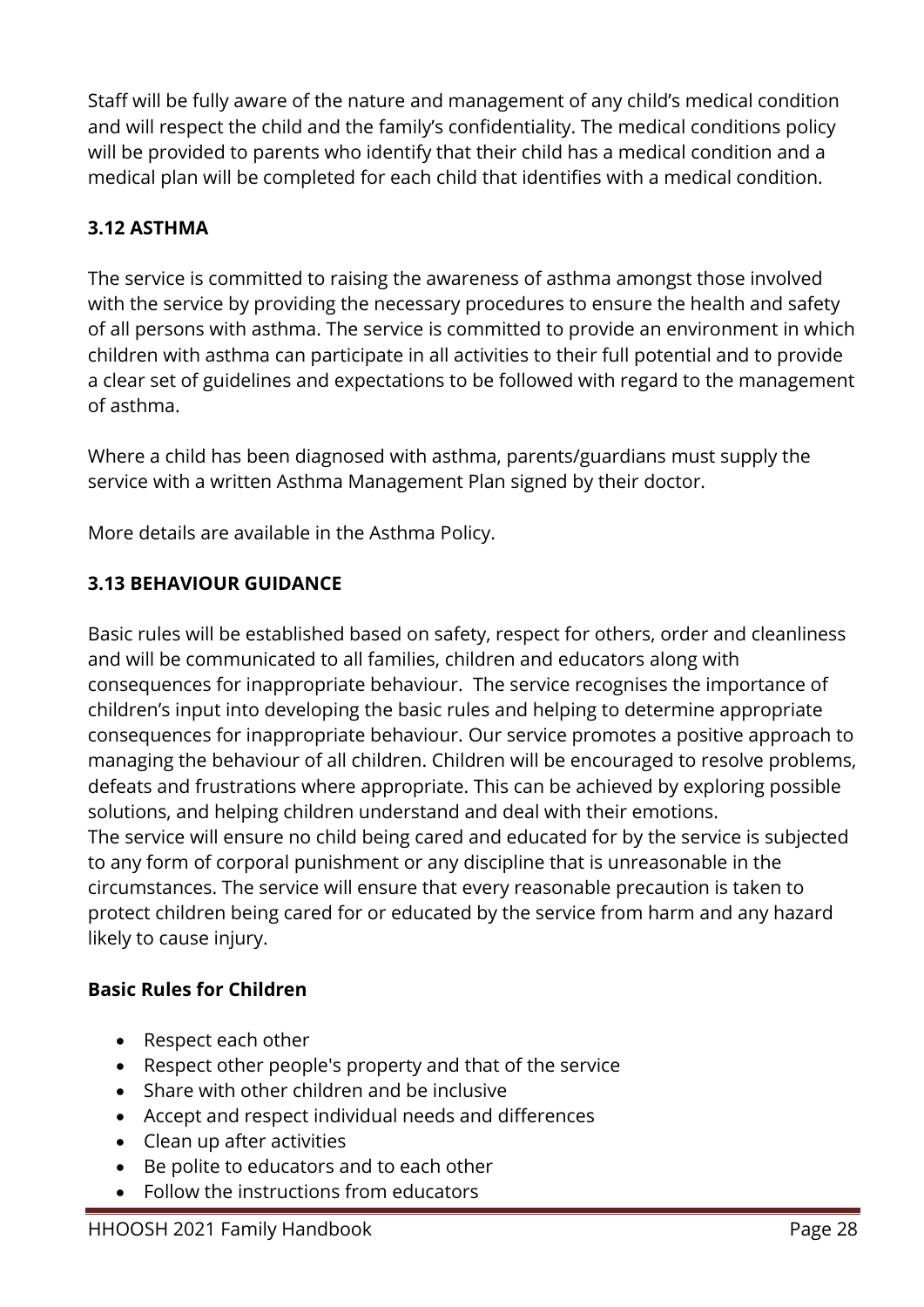- Play only in the allocated areas and as directed by educators and not enter areas that educators have designated as "out of bounds"
- Remain in the supervised area of the program until the authorised person collecting them has signed them out
- Not participate in physical fighting (play or real), for example, spitting, throwing toys, stones or dangerous objects.
- Not bully or engage in any form of aggressive behaviour
- Use appropriate language at all times.

#### **Establishing Effective Behaviour Management**

Staff and educators take the following steps towards establishing effective behaviour management:

- Establishing positive relationships, which are the foundation for building children's self-respect, self- worth and feelings of security.
- Observing children to identify triggers for challenging behaviours.
- Using positive approaches to behaviour guidance. Some of these include positive acknowledgement, redirection, giving explanations, encouragement, giving help, collaborating to solve problems and helping children to understand the consequences and impact of their behaviour.
- Supporting children by providing acceptable alternative behaviours when challenging behaviour occurs.
- Ensuring limits are consistent, carried out in a calm, firm manner, followed through and that children are helped to behave within the limits.
- Involving the family and the child in appropriate ways in addressing challenging behaviour.
- Identifying children's strengths and building on them.
- Seeking support from other educators and management.

#### **Correction Steps:**

- When a child's behaviour is deemed inappropriate to either him/herself or others, or if a child's behaviour is intrusive to another person's enjoyment, then educators will actively intervene and take steps to attempt to resolve the situation. Inappropriate behaviour can include bullying, being uncooperative, aggressiveness, not listening to reasonable requests from educators, or consistently disregarding the basic rules. In these instances, the following steps will be taken:
- The educator will explain to the child that this type of behaviour is inappropriate.
- The educator will re-direct the child to a different activity within the room (or outdoors).
- If aggressive or inappropriate behaviour continues, the child will be removed away from the triggering environment to calm down and think about their actions. After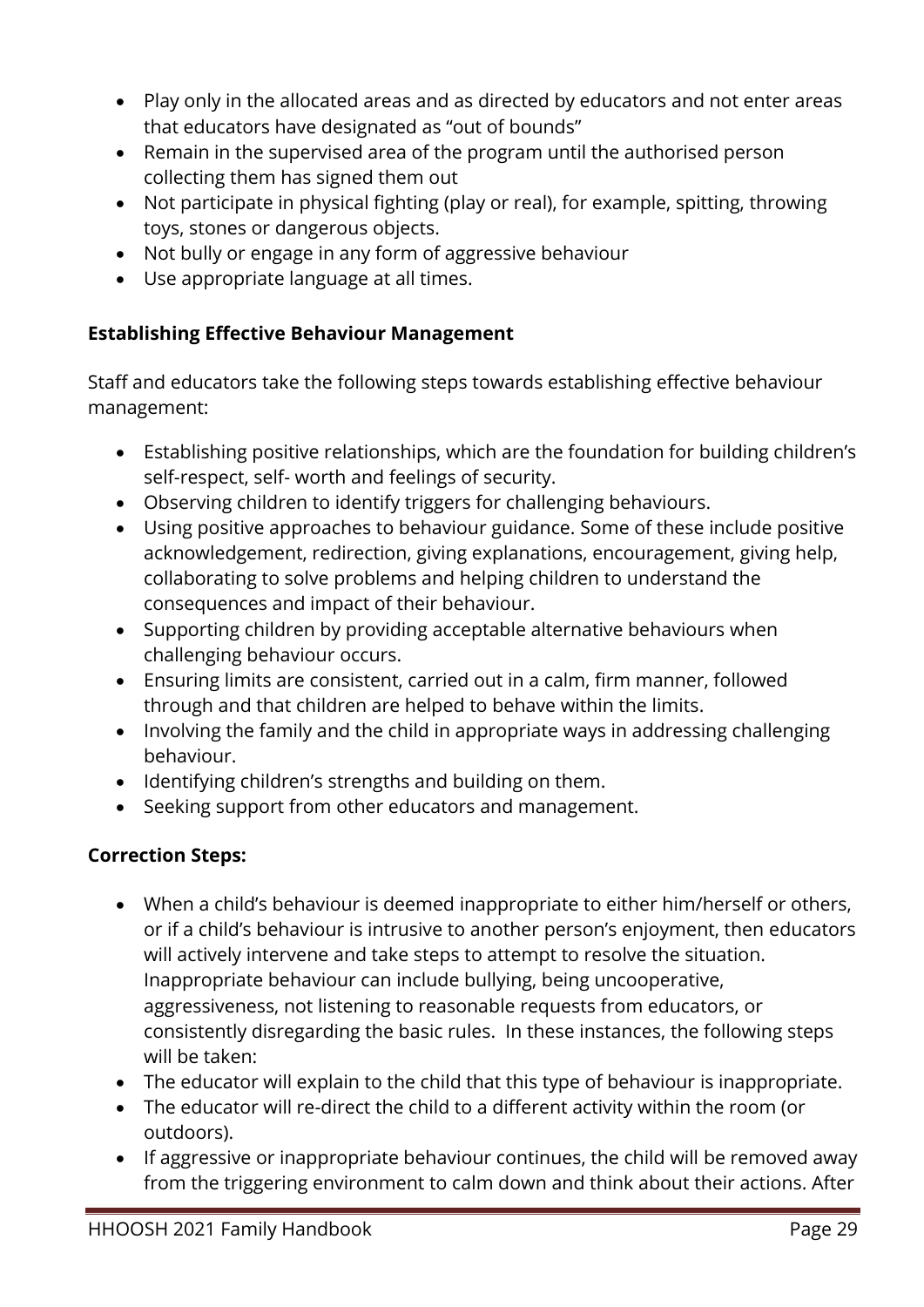a short period of time, the educator will have a discussion with the child with respect to their actions.

• A discussion will be held with the child's family when the child is collected.

#### **Persistent Inappropriate Behaviour:**

If inappropriate behaviour continues over a period of time a meeting with the nominated supervisor, child and family will be arranged. The meeting agenda will cover:

- Current behaviour issues.
- Alternative approaches to behaviour guidance.
- The child's life outside the service.
- Any problems that may be causing the behaviour.
- A mutual strategy for improving behaviour will be discussed and closely monitored by educators, the nominated supervisor and the child's family. Should it be necessary, and with the consent of the family, advice and assistance will be sought from relevant external specialists to address the matter.
- In extreme cases, to protect other children and educators, the service reserves the right to exclude the child from the service; this may be a temporary or permanent measure. Exclusion will only be considered after:
- The child's family has been notified and given the opportunity to discuss their child's behaviour.
- Nominated Supervisor and Management Committee have given careful consideration to the problem.
- Adequate support and counselling is sought (if necessary).
- Clear procedures have been established for accepting the child back into the service.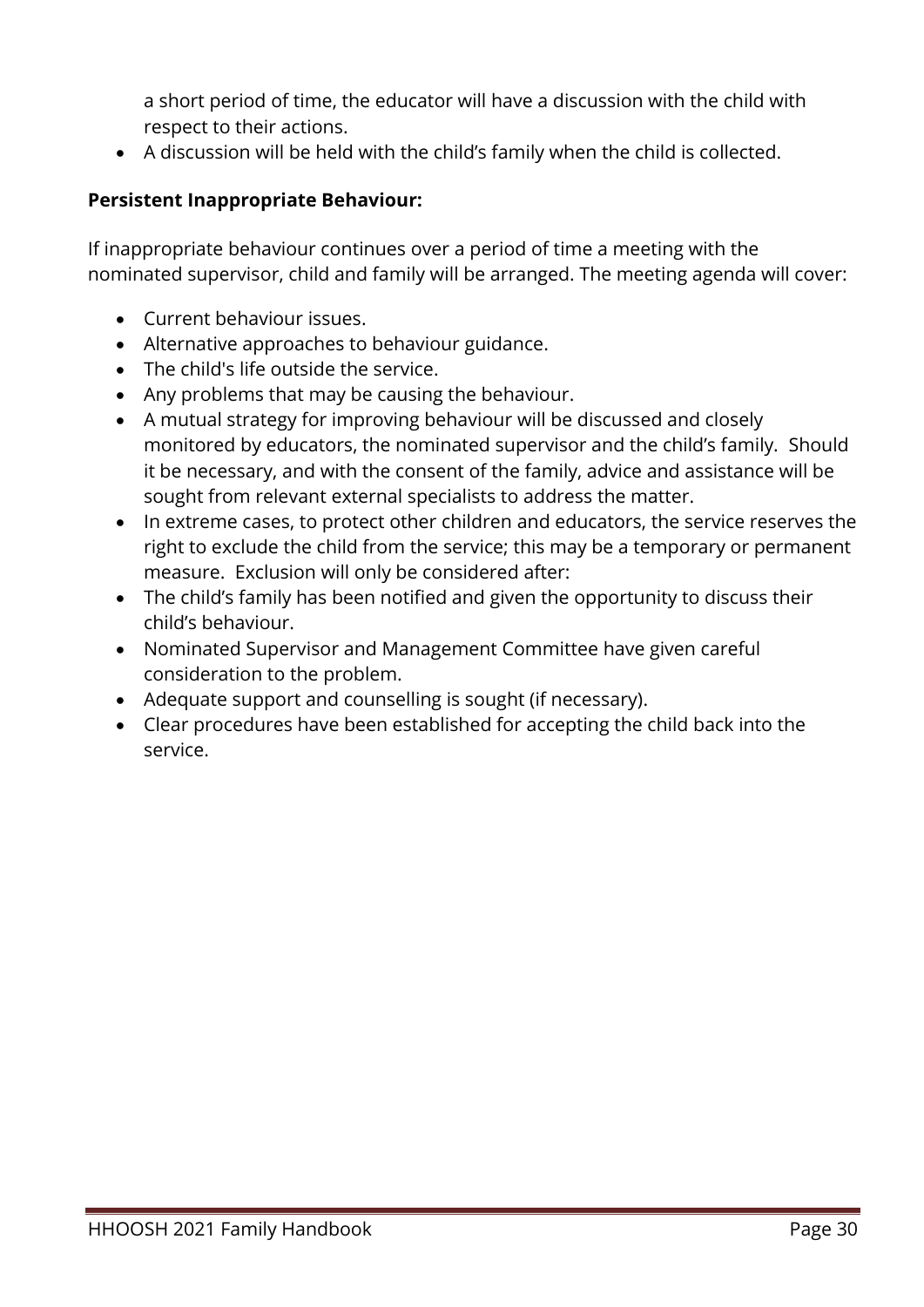# **4. PARENT INVOLVEMENT & MANAGEMENT COMMITTEE**

The Approved Provider of the service is the Hunters Hill Public School P&C Association and this is the governing organisation. Hunters Hill Out of School Hours are managed by a Sub-Committee of the P&C and consist of a Convenor, Treasurer, and Secretary. These are volunteer positions held by parents/guardians of children enrolled in the service.

Decisions about the overall operation and governance of the service are made at the Committee level. All Committee meetings and the business discussed in those meetings are required to be kept confidential to ensure that good governance policies are maintained.

Families are encouraged to talk about any issues they may have in relation to the service with the Director. Any issues will be brought to the attention of the Management Committee by the Director if appropriate.

The service requires the input and views of parents to improve both its services and its facilities. Some of the ways you can be involved include becoming a member of the Management Committee, offering ideas and views for the program, sharing your skills and interests in the service, offering resources and communicating with staff.

#### **VOLUNTEERS**

Parents and members of the community can provide an important and valuable learning experience for the children. Should you or someone you know like to offer some help to the service, please let the staff know. All volunteers are interviewed by the Director prior to their involvement with children. All volunteers will be required to comply with the WWCC guidelines.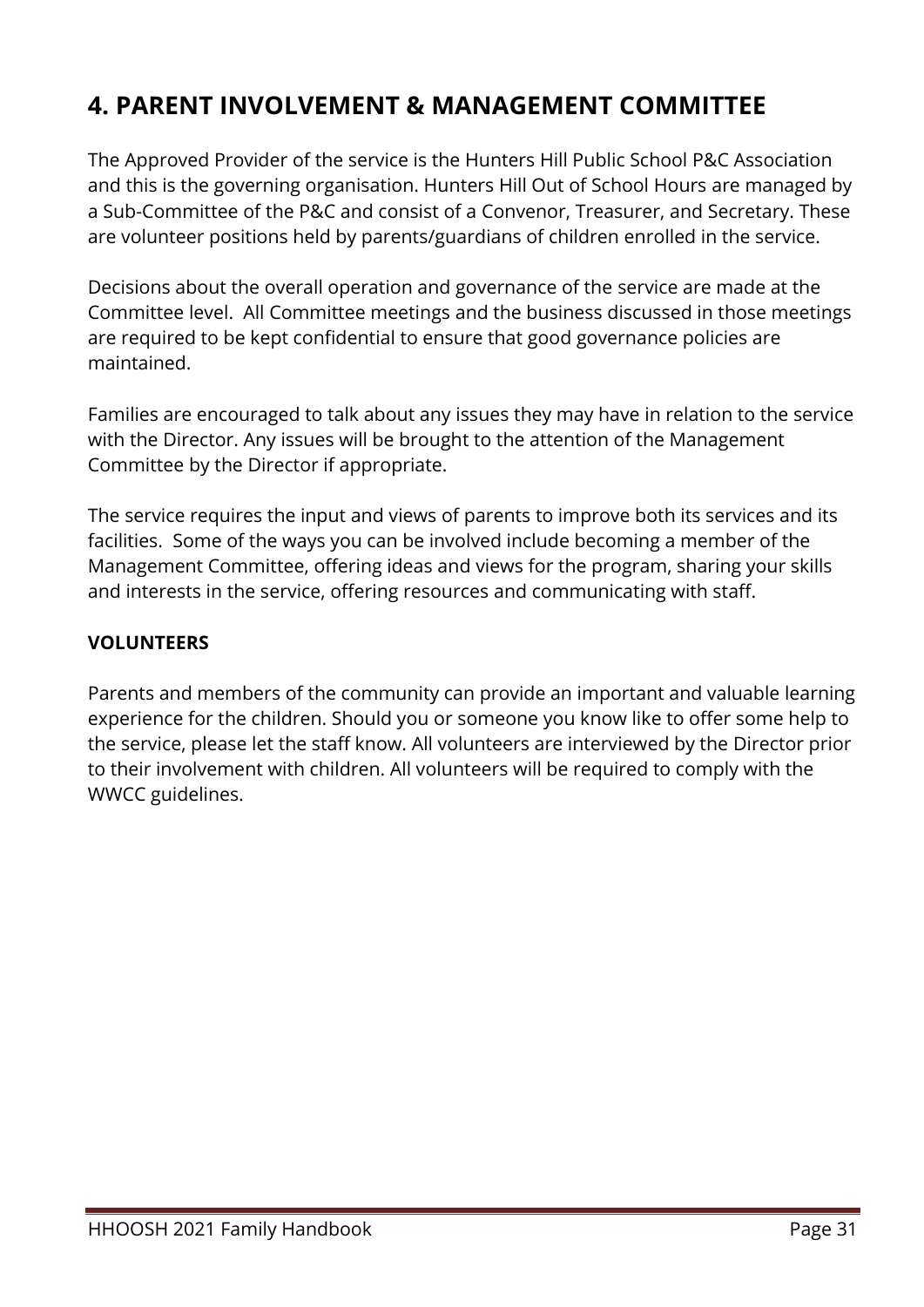# Emergency Evacuation

In the case of a Fire or a phenomenon that makes it unsafe for children/staff to be inside/near the Before/After School Care building, staff will:

- Instruct everyone to evacuation assembly area and evacuation routes
	- o Assembly Area One Eulbertie
	- o Assembly Area Two-Jacaranda Hideaway
- Location of offsite assembly area
	- o Anglican Parish of Hunters Hill, Ambrose St, Hunters Hill



- o Hunters Hill club and Tennis Club, Madeline St Hunters Hill
- o Wandella Scouts Club, Durham St, Hunters Hill
- o Hunters Hill HS, The Avenue, Hunters Hill
- Director/Assistant Director/Responsible person in charge will ring a bell (located in office area) and make an announcement over the loudspeaker to alert staff and children.
- Director/Assistant Director/Responsible in charge to move around the premises ringing the bell and instruct children to move to the designated outdoor meeting point.
- Casual Staff to direct children to designated meeting point and instruct them to sit quietly.
- Director/Assistant Director/Responsible to collect roll, mobile phone, emergency backpack (family contacts, first aid kit, asthma kit, EpiPen's).
- Director/Assistant Director/Responsible to do a final check of premises to ensure all children are present at the meeting point: indoor room, outdoors, toilets, bubbler and main toilet area, hallway of adjoining building.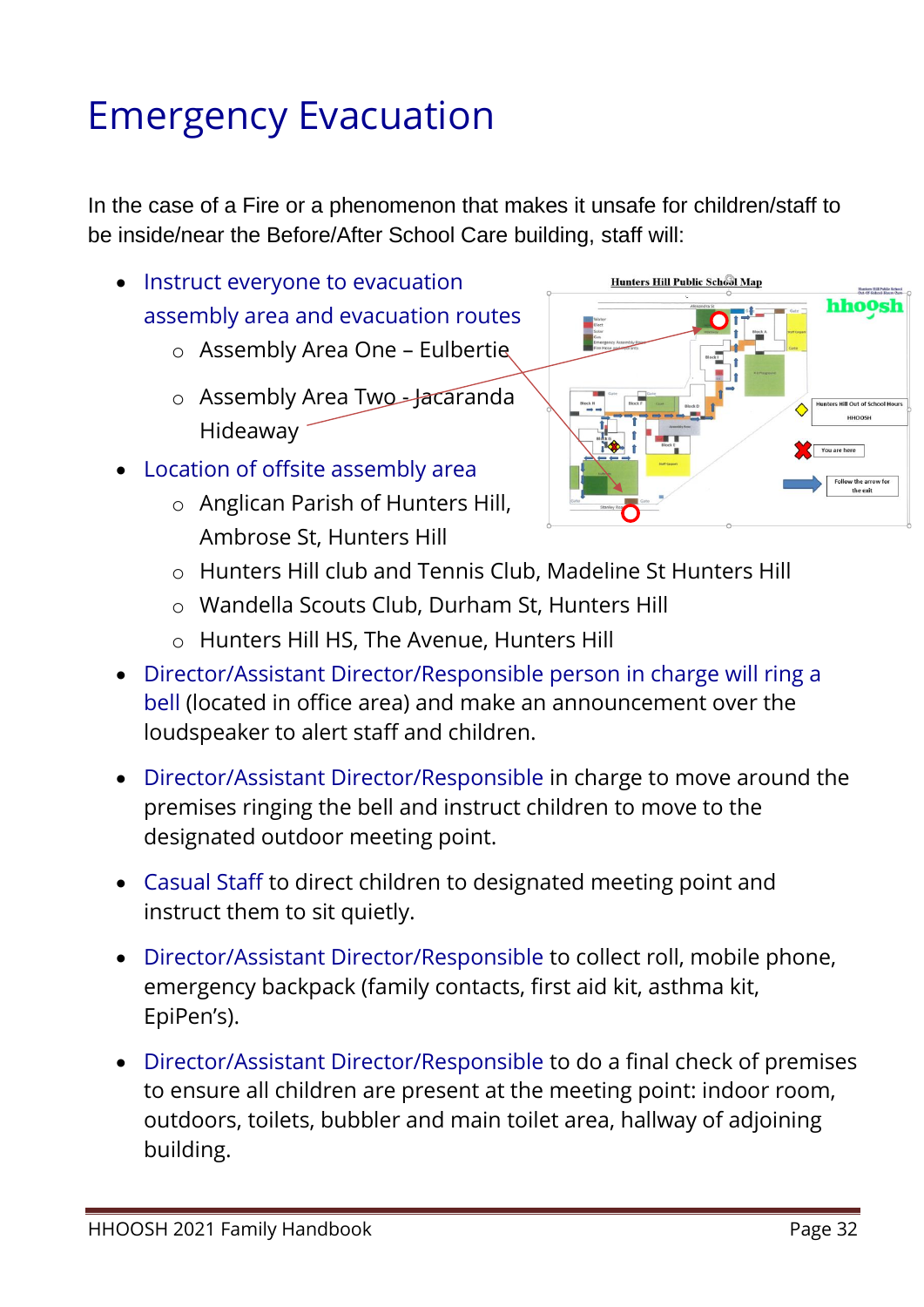- Director/Assistant Director/Responsible to call 000 and Hunters Hill Public School Office: 98164404 or 98173406
- Director/Assistant Director/Responsible to take roll and ensure all children & staff accounted for. If children are missing the Director/Assistant Director/Responsible will inform emergency services and comply with their response.
- Casual Staff and children will only re-enter the premise when directed by either the Director/Assistant Director/Responsible or emergency services.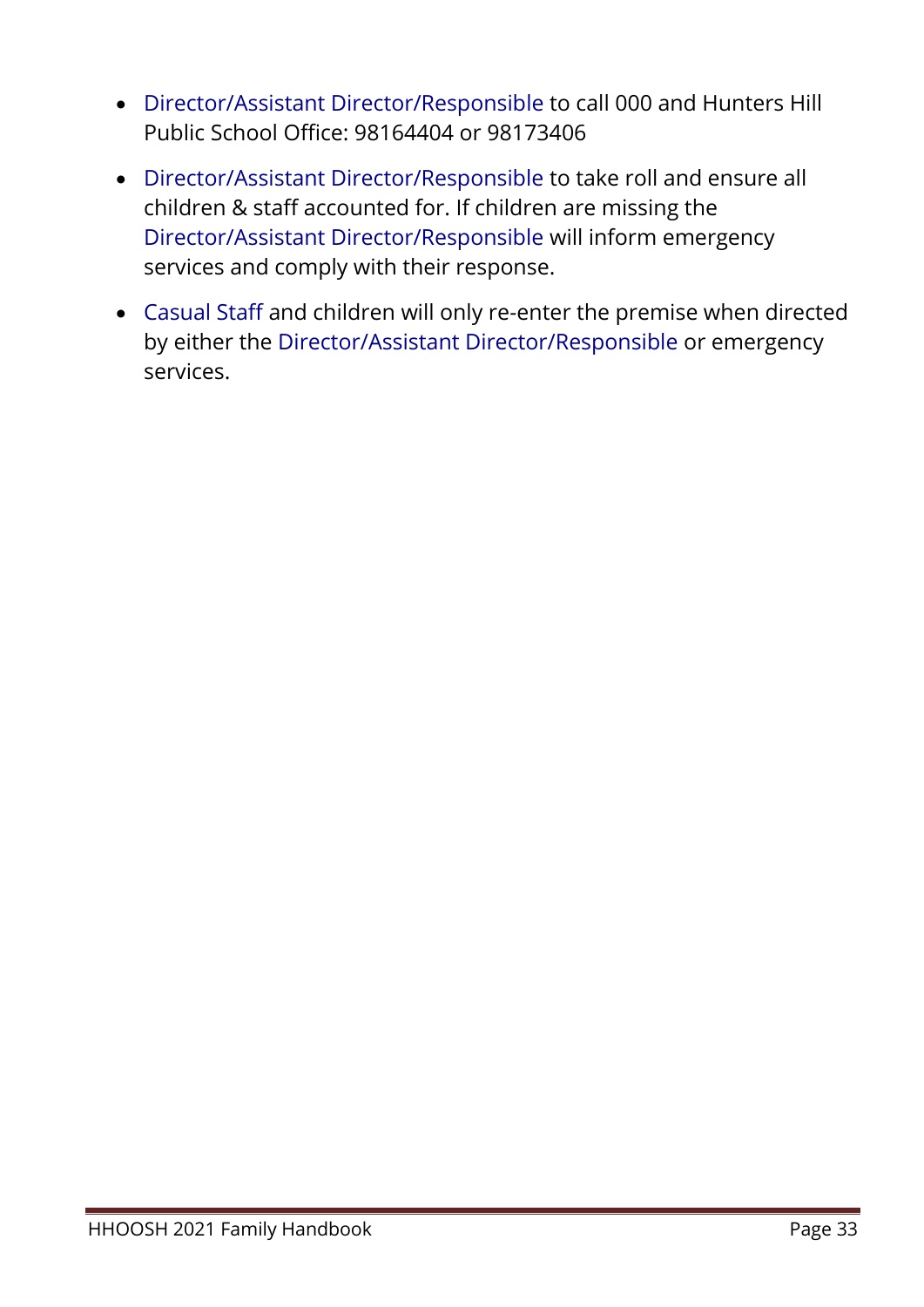# Emergency Lockdown

If a person enters the Centre premises and threatens the safety and/or wellbeing of the children or staff at the Hunters Hill Public School Map Centre, staff will:

- Instruct everyone to move to the lockdown area:
	- o Block G -Eulbertie



• Director/Assistant Director/Responsible person in

charge will blow a whistle and make an announcement over the loudspeaker to alert staff and children.

- Director/Assistant Director/Responsible person in charge to move around the premises and instruct children to move into designated room (indoor B/ASC room).
- Casual Staff to direct children into designated room.
- Casual Staff to move inside designated room and calm children.
- Director/Assistant Director/Responsible person to do a final check of premises to ensure all children are inside: outdoors, toilets, bubbler and main toilet area, hallway of adjoining building.
- Director/Assistant Director/Responsible person to ask the intruder calmly and politely to leave the Centre premises. Be firm and clear and remember your primary duty is to the children in your care.
	- o If they refuse to leave, explain that it may be necessary to call the police to remove them.
	- o If they still do not leave, call the police on 000.If the Coordinator is unable to make the call another staff member should be directed to do so.